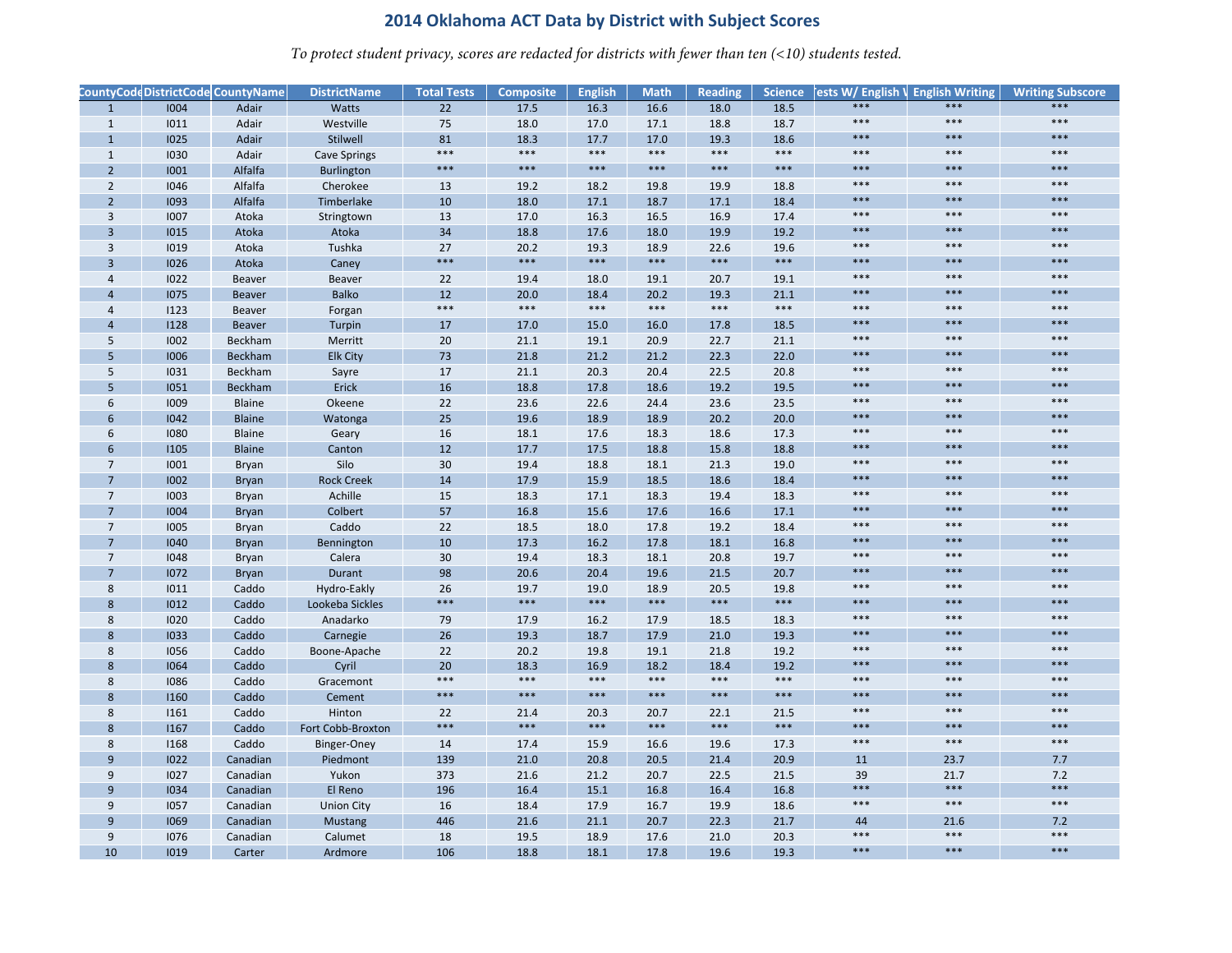| 10 | 1021 | Carter       | Springer           | ***   | $***$ | $***$ | ***   | ***   | $***$ | $***$ | ***   | $***$          |
|----|------|--------------|--------------------|-------|-------|-------|-------|-------|-------|-------|-------|----------------|
| 10 | 1027 | Carter       | Plainview          | 81    | 22.0  | 21.4  | 21.8  | 22.8  | 21.7  | $***$ | ***   | $***$          |
| 10 | 1032 | Carter       | Lone Grove         | 48    | 20.3  | 20.1  | 19.6  | 20.9  | 20.1  | $***$ | $***$ | $***$          |
| 10 | 1043 | Carter       | Wilson             | 16    | 18.3  | 18.2  | 17.9  | 17.8  | 18.9  | $***$ | ***   | $***$          |
| 10 | 1055 | Carter       | Healdton           | 15    | 19.2  | 17.6  | 19.1  | 19.7  | 20.1  | $***$ | $***$ | $***$          |
| 10 | 1074 | Carter       | Fox                | 11    | 18.1  | 16.3  | 17.9  | 19.5  | 18.4  | $***$ | ***   | ***            |
| 10 | 1077 | Carter       | Dickson            | 51    | 19.7  | 19.1  | 19.2  | 20.1  | 19.8  | $***$ | $***$ | $***$          |
| 11 | 1006 | Cherokee     | <b>Keys</b>        | 58    | 19.8  | 19.5  | 18.9  | 20.3  | 20.4  | $***$ | ***   | $***$          |
| 11 | 1016 | Cherokee     | Hulbert            | 30    | 18.0  | 17.6  | 16.4  | 19.3  | 18.3  | $***$ | $***$ | $***$          |
| 11 | 1035 | Cherokee     | Tahleguah          | 160   | 20.5  | 19.9  | 19.6  | 21.2  | 20.8  | 28    | 22.1  | 7.4            |
| 12 | 1001 | Choctaw      | <b>Boswell</b>     | 18    | 17.2  | 16.8  | 16.3  | 18.1  | 16.8  | $***$ | $***$ | $***$          |
| 12 | 1002 | Choctaw      | Fort Towson        | 23    | 18.7  | 17.4  | 17.8  | 19.5  | 19.4  | $***$ | ***   | $***$          |
| 12 | 1004 | Choctaw      | Soper              | 14    | 19.2  | 18.4  | 17.6  | 22.4  | 17.9  | $***$ | $***$ | $***$          |
| 12 | 1039 | Choctaw      | Hugo               | 98    | 16.7  | 15.8  | 16.7  | 17.1  | 16.8  | $***$ | ***   | ***            |
| 13 | 1002 | Cimarron     | <b>Boise City</b>  | 12    | 18.0  | 17.1  | 18.2  | 17.6  | 18.9  | $***$ | $***$ | $***$          |
| 13 | 1010 | Cimarron     | Felt               | ***   | $***$ | $***$ | $***$ | $***$ | ***   | $***$ | ***   | ***            |
| 13 | 1011 | Cimarron     | Keyes              | $***$ | $***$ | $***$ | $***$ | $***$ | $***$ | $***$ | $***$ | $***$          |
| 14 | 1002 | Cleveland    | Moore              | 1260  | 20.9  | 20.4  | 20.3  | 21.3  | 21.0  | 74    | 22.4  | 7.2            |
| 14 | 1029 | Cleveland    | Norman             | 719   | 22.8  | 22.4  | 22.2  | 23.6  | 22.4  | 101   | 24.7  | 7.6            |
| 14 | 1040 | Cleveland    | Noble              | 186   | 18.3  | 17.6  | 17.8  | 18.5  | 18.7  | $***$ | ***   | $***$          |
| 14 | 1057 | Cleveland    | Lexington          | 37    | 20.8  | 20.2  | 19.6  | 21.7  | 21.2  | $***$ | $***$ | $***$          |
| 14 | 1070 | Cleveland    | Little Axe         | 36    | 20.4  | 19.9  | 18.9  | 21.8  | 20.5  | $***$ | ***   | ***            |
| 15 | 1001 | Coal         | Coalgate           | 47    | 19.5  | 18.7  | 19.0  | 20.2  | 19.6  | $***$ | $***$ | $***$          |
| 15 | 1002 | Coal         | Tupelo             | ***   | $***$ | $***$ | $***$ | $***$ | ***   | $***$ | ***   | ***            |
| 16 | 1001 | Comanche     | Cache              | 81    | 19.6  | 19.1  | 18.4  | 20.4  | 20.0  | $***$ | $***$ | $***$          |
| 16 | 1002 | Comanche     | Indiahoma          | ***   | $***$ | $***$ | $***$ | $***$ | ***   | $***$ | ***   | $***$          |
| 16 | 1003 | Comanche     | Sterling           | 20    | 19.6  | 18.9  | 18.0  | 20.7  | 20.4  | $***$ | $***$ | $***$          |
| 16 | 1004 | Comanche     | Geronimo           | 11    | 17.6  | 16.1  | 16.8  | 20.3  | 16.6  | $***$ | ***   | $***$          |
| 16 | 1008 | Comanche     | Lawton             | 598   | 20.0  | 19.3  | 19.3  | 20.8  | 20.1  | 92    | 20.7  | 6.9            |
| 16 | 1009 | Comanche     | Fletcher           | 36    | 20.1  | 19.5  | 18.9  | 21.6  | 19.9  | $***$ | ***   | $***$          |
| 16 | 1016 | Comanche     | Elgin              | 143   | 19.8  | 19.9  | 18.7  | 20.6  | 19.8  | $***$ | $***$ | $***$          |
| 16 | 1132 | Comanche     | Chattanooga        | 18    | 19.6  | 18.6  | 19.9  | 18.6  | 20.4  | $***$ | ***   | $***$          |
| 17 | 1001 | Cotton       | Walters            | 29    | 20.9  | 21.2  | 19.2  | 22.1  | 20.7  | $***$ | $***$ | $***$          |
| 17 | 1101 | Cotton       | Temple             | ***   | $***$ | $***$ | $***$ | $***$ | ***   | $***$ | ***   | ***            |
| 17 | 1333 | Cotton       | <b>Big Pasture</b> | 15    | 20.7  | 20.6  | 20.5  | 21.1  | 20.3  | $***$ | $***$ | $***$          |
| 18 | 1006 | Craig        | Ketchum            | 42    | 18.7  | 17.5  | 18.0  | 19.7  | 19.3  | $***$ | $***$ | $***$          |
| 18 | 1017 | Craig        | Welch              | 23    | 18.4  | 17.1  | 18.2  | 18.0  | 19.7  | $***$ | $***$ | $***$          |
| 18 | 1020 | Craig        | Bluejacket         | 12    | 19.2  | 17.6  | 16.6  | 21.6  | 19.6  | $***$ | ***   | $***$          |
| 18 | 1065 | Craig        | Vinita             | 132   | 18.3  | 17.4  | 18.1  | 19.0  | 18.4  | $***$ | $***$ | $***$          |
| 19 | 1002 | Creek        | <b>Bristow</b>     | 81    | 19.0  | 18.2  | 17.9  | 20.3  | 19.3  | $***$ | ***   | ***            |
| 19 | 1003 | Creek        | Mannford           | 65    | 20.6  | 19.8  | 19.8  | 21.6  | 20.9  | $***$ | $***$ | $***$          |
| 19 | 1005 | <b>Creek</b> | <b>Mounds</b>      | 20    | 20.5  | 19.4  | 19.3  | 20.9  | 21.8  | $***$ | ***   | ***            |
| 19 | 1017 | Creek        | Olive              | 22    | 19.0  | 19.0  | 17.3  | 20.0  | 18.8  | $***$ | $***$ | $***$          |
| 19 | 1018 | Creek        | Kiefer             | 28    | 18.5  | 17.1  | 18.1  | 19.4  | 18.9  | $***$ | ***   | $***$          |
| 19 | 1020 | Creek        | Oilton             | ***   | $***$ | $***$ | $***$ | $***$ | $***$ | $***$ | ***   | $***$          |
| 19 | 1021 | Creek        | Depew              | 21    | 19.1  | 18.5  | 18.7  | 19.9  | 19.1  | $***$ | ***   | $***$          |
| 19 | 1031 | Creek        | Kellyville         | 44    | 20.1  | 19.2  | 19.7  | 21.0  | 20.1  | $***$ | $***$ | $***$          |
| 19 | 1033 | Creek        | Sapulpa            | 185   | 20.9  | 20.0  | 20.3  | 21.6  | 21.2  | 18    | 18.3  | 6.1            |
| 19 | 1039 | Creek        | Drumright          | 14    | 18.4  | 17.1  | 18.1  | 18.6  | 19.4  | $***$ | $***$ | $***$<br>$***$ |
| 20 | 1005 | Custer       | Arapaho-Butler     | 11    | 21.5  | 20.3  | 21.8  | 21.8  | 20.9  | ***   | ***   |                |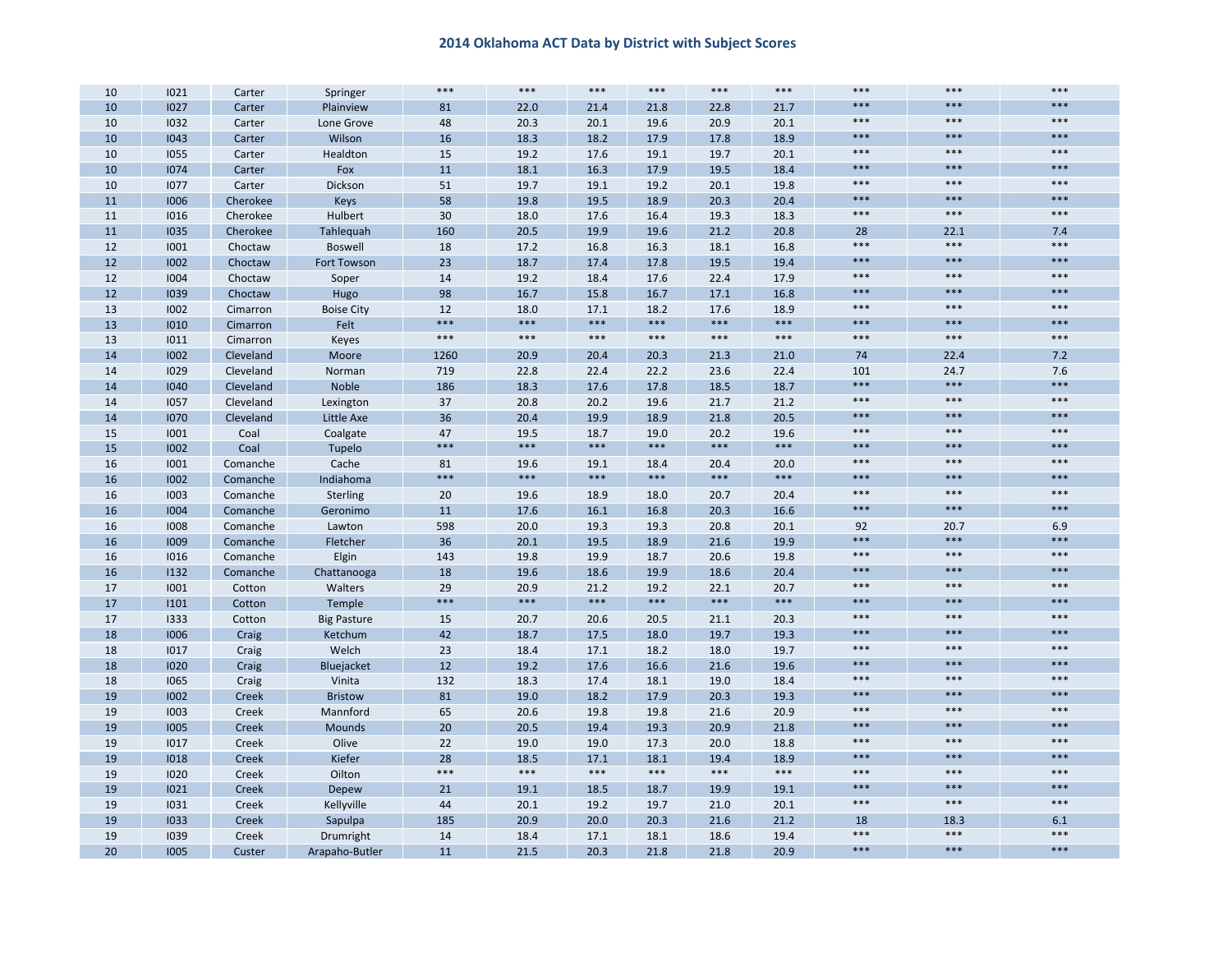| 20       | 1007 | Custer       | mas-Fay-Custer Unified                  | 23       | 22.5  | 21.1          | 21.8          | 23.9  | 22.6          | $***$       | $***$         | $***$        |
|----------|------|--------------|-----------------------------------------|----------|-------|---------------|---------------|-------|---------------|-------------|---------------|--------------|
| 20       | 1026 | Custer       | Weatherford                             | 93       | 22.6  | 22.5          | 21.7          | 23.5  | 22.2          | $***$       | ***           | $***$        |
| 20       | 1099 | Custer       | Clinton                                 | 81       | 18.6  | 17.7          | 17.9          | 19.6  | 18.5          | $***$       | $***$         | $***$        |
| 21       | 1001 | Delaware     | Jay                                     | 35       | 20.7  | 20.3          | 19.1          | 22.2  | 20.7          | $***$       | ***           | $***$        |
| 21       | 1002 | Delaware     | Grove                                   | 125      | 20.1  | 19.8          | 19.2          | 20.5  | 20.3          | 11          | 20.5          | 6.9          |
| 21       | 1003 | Delaware     | Kansas                                  | 37       | 20.1  | 19.4          | 18.8          | 21.5  | 19.9          | $***$       | ***           | $***$        |
| 21       | 1004 | Delaware     | Colcord                                 | 28       | 18.2  | 17.6          | 16.4          | 20.1  | 18.1          | $***$       | $***$         | $***$        |
| 21       | 1005 | Delaware     | Oaks-Mission                            | 14       | 18.1  | 17.0          | 16.6          | 19.4  | 19.0          | $***$       | ***           | $***$        |
| 22       | 1005 | Dewey        | Vici                                    | 14       | 20.2  | 20.2          | 19.8          | 21.7  | 19.3          | $***$       | $***$         | $***$        |
| 22       | 1008 | Dewey        | Seiling                                 | 18       | 20.0  | 19.1          | 19.5          | 21.0  | 19.2          | $***$       | ***           | ***          |
| 22       | 1010 | Dewey        | Taloga                                  | $***$    | $***$ | $***$         | $***$         | $***$ | $***$         | $***$       | ***           | $***$        |
| 23       | 1002 | <b>Ellis</b> | Fargo                                   | $***$    | $***$ | $***$         | $***$         | $***$ | ***           | $***$       | ***           | $***$        |
| 23       | 1003 | <b>Ellis</b> | Arnett                                  | 14       | 22.0  | 22.8          | 20.2          | 22.9  | 21.4          | $***$       | $***$         | $***$        |
| 23       | 1039 | Ellis        | Gage                                    | ***      | $***$ | $***$         | $***$         | $***$ | $***$         | $***$       | ***           | $***$        |
| 23       | 1042 | Ellis        | Shattuck                                | 22       | 20.6  | 19.4          | 19.5          | 22.4  | 20.5          | $***$       | $***$         | $***$        |
| 24       | 1001 | Garfield     | Waukomis                                | 19       | 19.6  | 18.6          | 19.3          | 20.0  | 19.7          | $***$       | ***           | $***$        |
| 24       | 1018 | Garfield     | Kremlin-Hillsdale                       | 19       | 19.9  | 19.3          | 19.7          | 20.0  | 20.3          | $***$       | $***$         | $***$        |
| 24       | 1042 | Garfield     | Chisholm                                | 50       | 22.5  | 22.6          | 21.5          | 22.7  | 22.1          | $***$       | ***           | $***$        |
| 24       | 1047 | Garfield     | Garber                                  | 15       | 20.9  | 20.0          | 20.4          | 21.7  | 21.3          | $***$       | $***$         | $***$        |
| 24       | 1056 | Garfield     | Pioneer-Pleasant Vale                   | 30       | 19.2  | 18.3          | 18.7          | 19.8  | 19.5          | $***$       | ***           | $***$        |
| 24       | 1057 | Garfield     | Enid                                    | 221      | 20.2  | 20.0          | 19.4          | 20.5  | 20.5          | 19          | 21.2          | 6.4          |
| 24       | 1085 | Garfield     | Drummond                                | $***$    | $***$ | $***$         | $***$         | $***$ | $***$         | $***$       | ***           | $***$        |
| 24       | 1094 | Garfield     | Covington-Douglas                       | $***$    | $***$ | $***$         | $***$         | $***$ | $***$         | $***$       | $***$         | $***$        |
| 25       | 1002 | Garvin       | Stratford                               | 20       | 16.9  | 16.2          | 16.4          | 17.8  | 16.7          | $***$       | ***           | $***$        |
| 25       | 1005 | Garvin       | Paoli                                   | 12       | 20.3  | 19.2          | 19.0          | 21.6  | 20.8          | $***$       | ***           | $***$        |
| 25       | 1007 | Garvin       | Maysville                               | 25       | 17.4  | 15.0          | 18.2          | 17.6  | 18.6          | $***$       | ***           | $***$        |
| 25       | 1009 | Garvin       | Lindsay                                 | 34       | 21.2  | 20.3          | 20.6          | 21.7  | 21.4          | $***$       | ***           | $***$        |
| 25       | 1018 | Garvin       | <b>Pauls Valley</b>                     | 62       | 20.0  | 19.1          | 19.4          | 20.7  | 20.4          | $***$       | ***           | $***$        |
| 25       | 1038 | Garvin       | Wynnewood                               | 23       | 19.1  | 17.9          | 18.7          | 20.0  | 19.0          | $***$       | ***           | $***$        |
| 25       | 1072 | Garvin       |                                         |          | 19.0  | 19.1          | 18.2          | 19.6  | 19.0          | $***$       | ***           | $***$        |
|          | 1001 |              | <b>Elmore City-Pernell</b><br>Chickasha | 28       | 18.2  | 17.3          | 17.8          | 18.8  | 18.3          | $***$       | $***$         | $***$        |
| 26       |      | Grady        |                                         | 149      |       |               |               |       |               | $***$       | ***           | $***$        |
| 26       | 1002 | Grady        | Minco                                   | 32<br>24 | 20.3  | 19.8          | 18.8          | 22.2  | 19.7<br>18.9  | $***$       | ***           | $***$        |
| 26<br>26 | 1051 | Grady        | Ninnekah                                | 25       | 18.0  | 16.5<br>16.4  | 17.4          | 19.3  |               | $***$       | ***           | $***$        |
|          | 1056 | Grady        | Alex                                    |          | 18.2  |               | 18.6          | 18.7  | 18.4          | $***$       | $***$         | $***$        |
| 26       | 1068 | Grady        | <b>Rush Springs</b>                     | 35       | 20.3  | 20.0          | 19.3          | 20.9  | 20.3          |             |               |              |
| 26       | 1095 | Grady        | <b>Bridge Creek</b>                     | 59       | 20.9  | 20.6          | 19.4          | 22.0  | 21.1          | 11<br>$***$ | 20.0<br>$***$ | 5.7<br>$***$ |
| 26       | 1097 | Grady        | Tuttle                                  | 96       | 21.5  | 21.6          | 20.5          | 21.8  | 21.7          | $***$       | ***           | ***          |
| 26       | 1099 | Grady        | Verden                                  | 12       | 18.7  | 18.2          | 18.4          | 18.8  | 19.0          | $***$       | ***           | $***$        |
| 26       | 1128 | Grady        | Amber-Pocasset                          | 27       | 21.0  | 20.6          | 21.1          | 21.0  | 20.6          | $***$       | ***           | $***$        |
| 27       | 1054 | Grant        | Medford                                 | 13       | 18.1  | 16.3          | 18.1          | 19.4  | 18.6          | $***$       | ***           | $***$        |
| 27       | 1090 | Grant        | Pond Creek-Hunter                       | 21       | 19.6  | 19.2<br>$***$ | 18.9<br>$***$ | 19.9  | 20.2<br>$***$ | $***$       | ***           | $***$        |
| 27       | 1095 | Grant        | Deer Creek-Lamont                       | ***      | $***$ |               |               | $***$ |               |             |               |              |
| 28       | 1001 | Greer        | Mangum                                  | 18       | 17.8  | 16.5          | 16.9          | 19.4  | 18.1          | $***$       | ***           | $***$        |
| 28       | 1003 | Greer        | Granite                                 | ***      | $***$ | $***$         | $***$         | $***$ | $***$         | $***$       | ***           | $***$        |
| 29       | 1066 | Harmon       | <b>Hollis</b>                           | 28       | 17.9  | 16.2          | 17.5          | 19.0  | 18.0          | $***$       | ***           | $***$        |
| 30       | 1001 | Harper       | Laverne                                 | 30       | 18.3  | 16.2          | 19.0          | 18.8  | 18.5          | $***$       | ***           | $***$        |
| 30       | 1004 | Harper       | <b>Buffalo</b>                          | 17       | 18.4  | 17.4          | 18.1          | 17.9  | 19.9          | $***$       | $***$         | $***$        |
| 31       | 1013 | Haskell      | Kinta                                   | ***      | $***$ | $***$         | $***$         | $***$ | $***$         | $***$       | ***           | $***$        |
| 31       | 1020 | Haskell      | Stigler                                 | 69       | 20.4  | 20.4          | 19.1          | 21.6  | 19.9          | $***$       | ***           | $***$        |
| 31       | 1037 | Haskell      | McCurtain                               | 12       | 19.6  | 19.9          | 18.2          | 20.6  | 18.8          | ***         | ***           | $***$        |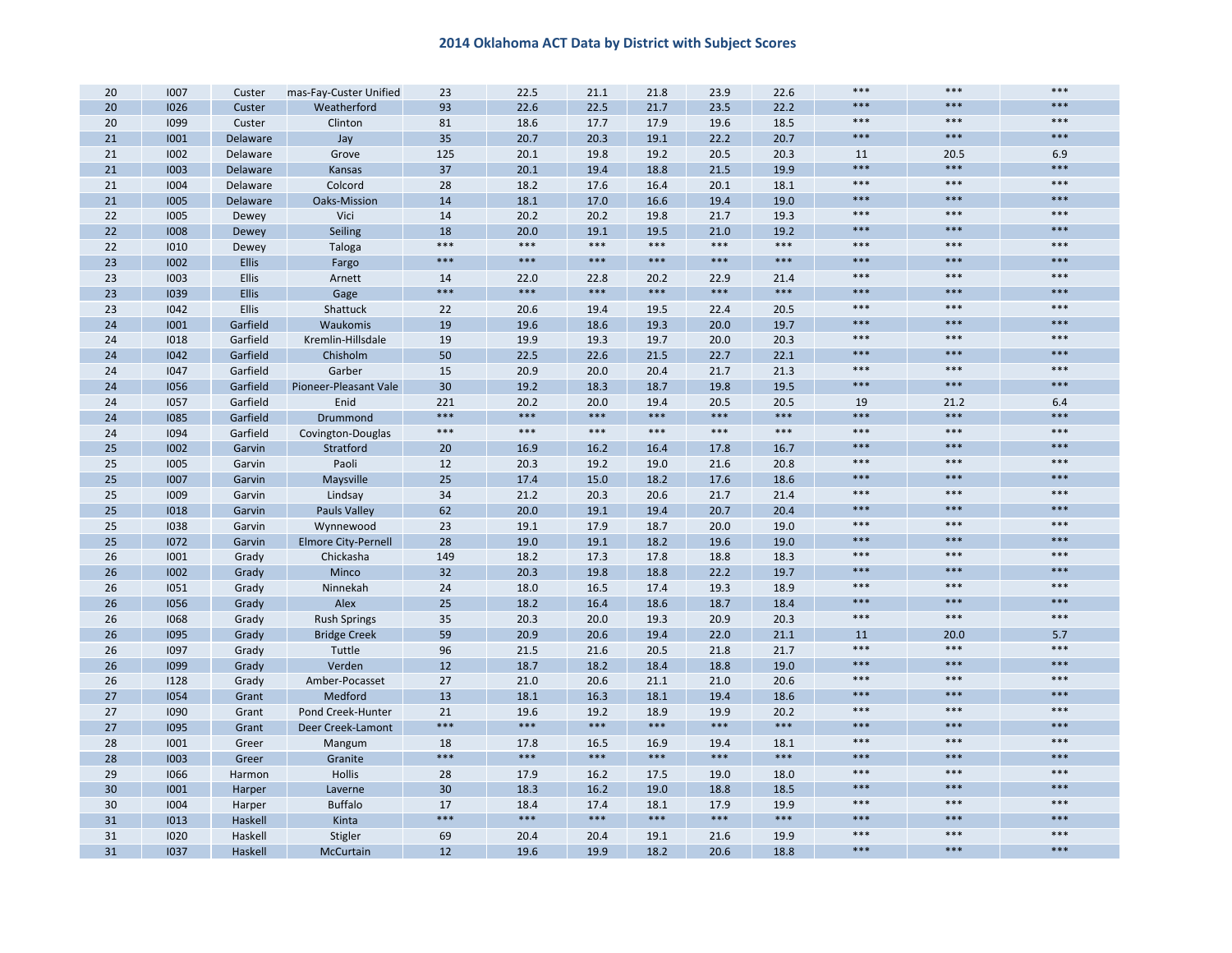| 31 | 1043 | Haskell       | Keota                 | 17    | 17.2  | 15.4  | 16.6  | 18.2  | 18.3  | ***   | $***$ | $***$ |
|----|------|---------------|-----------------------|-------|-------|-------|-------|-------|-------|-------|-------|-------|
| 32 | 1001 | <b>Hughes</b> | <b>Moss</b>           | 14    | 18.1  | 16.9  | 18.3  | 19.1  | 17.4  | ***   | $***$ | ***   |
| 32 | 1005 | Hughes        | Wetumka               | 22    | 18.3  | 17.5  | 17.4  | 18.2  | 19.2  | $***$ | $***$ | $***$ |
| 32 | 1035 | <b>Hughes</b> | Holdenville           | 46    | 18.4  | 17.8  | 17.6  | 19.5  | 18.3  | $***$ | $***$ | ***   |
| 32 | 1048 | Hughes        | Calvin                | 10    | 18.4  | 17.8  | 17.4  | 19.2  | 18.4  | $***$ | $***$ | $***$ |
| 32 | 1054 | Hughes        | Stuart                | 17    | 18.0  | 17.0  | 17.8  | 17.3  | 19.6  | ***   | $***$ | ***   |
| 33 | 1001 | Jackson       | Navajo                | 26    | 22.8  | 22.7  | 22.3  | 23.5  | 22.5  | $***$ | $***$ | $***$ |
| 33 | 1014 | Jackson       | <b>Duke</b>           | ***   | $***$ | $***$ | $***$ | $***$ | $***$ | ***   | $***$ | ***   |
| 33 | 1018 | Jackson       | Altus                 | 140   | 20.8  | 20.4  | 20.1  | 21.4  | 21.0  | $***$ | $***$ | $***$ |
| 33 | 1025 | Jackson       | Eldorado              | ***   | $***$ | ***   | $***$ | $***$ | $***$ | ***   | $***$ | ***   |
| 33 | 1035 | Jackson       | Olustee               | $***$ | $***$ | $***$ | $***$ | $***$ | $***$ | $***$ | $***$ | $***$ |
| 33 | 1054 | Jackson       | <b>Blair</b>          | 16    | 18.1  | 16.1  | 18.7  | 19.3  | 17.8  | ***   | $***$ | ***   |
| 34 | 1001 | Jefferson     | Ryan                  | 17    | 17.6  | 17.2  | 16.8  | 18.8  | 17.5  | $***$ | $***$ | $***$ |
| 34 | 1014 | Jefferson     | Ringling              | 20    | 19.7  | 19.1  | 18.2  | 20.4  | 20.5  | $***$ | $***$ | $***$ |
| 34 | 1023 | Jefferson     | Waurika               | 16    | 22.9  | 22.5  | 20.4  | 24.3  | 23.4  | $***$ | $***$ | $***$ |
| 35 | 1002 | Johnston      | <b>Mill Creek</b>     | ***   | $***$ | $***$ | $***$ | ***   | $***$ | $***$ | $***$ | ***   |
| 35 | 1020 | Johnston      | Tishomingo            | 37    | 20.4  | 20.0  | 19.0  | 21.9  | 20.5  | $***$ | $***$ | $***$ |
| 35 | 1029 | Johnston      | Milburn               | ***   | $***$ | $***$ | $***$ | $***$ | ***   | ***   | $***$ | ***   |
| 35 | 1035 | Johnston      | Coleman               | $***$ | $***$ | $***$ | $***$ | $***$ | $***$ | $***$ | $***$ | $***$ |
| 35 | 1037 | Johnston      | Wapanucka             | 10    | 17.6  | 16.9  | 16.9  | 18.8  | 16.9  | ***   | $***$ | ***   |
| 36 | 1045 | Kay           | Blackwell             | 72    | 18.5  | 17.5  | 17.8  | 19.4  | 18.7  | $***$ | $***$ | $***$ |
| 36 | 1071 | Kay           | Ponca City            | 200   | 21.4  | 20.9  | 20.7  | 22.0  | 21.4  | 13    | 20.0  | 6.8   |
| 36 | 1087 | Kay           | Tonkawa               | 35    | 21.0  | 19.2  | 21.9  | 21.5  | 20.9  | $***$ | $***$ | $***$ |
| 36 | i125 | Kay           | <b>Newkirk</b>        | 37    | 18.5  | 17.1  | 17.5  | 19.4  | 19.6  | ***   | $***$ | ***   |
| 37 | 1002 | Kingfisher    | Dover                 | 10    | 14.9  | 13.0  | 15.7  | 15.0  | 15.9  | $***$ | $***$ | $***$ |
| 37 | 1003 | Kingfisher    | Lomega                | ***   | $***$ | $***$ | $***$ | $***$ | $***$ | ***   | $***$ | $***$ |
| 37 | 1007 | Kingfisher    | Kingfisher            | 68    | 21.0  | 21.3  | 20.5  | 21.1  | 20.9  | $***$ | $***$ | $***$ |
| 37 | 1016 | Kingfisher    | Hennessey             | 44    | 19.4  | 19.0  | 19.2  | 19.3  | 19.3  | ***   | $***$ | ***   |
| 37 | 1089 | Kingfisher    | Cashion               | 21    | 20.2  | 19.7  | 18.7  | 20.9  | 21.1  | $***$ | $***$ | ***   |
| 37 | 1105 | Kingfisher    | Okarche               | 18    | 23.3  | 24.3  | 22.3  | 24.0  | 21.9  | ***   | $***$ | $***$ |
| 38 | 1001 | Kiowa         | Hobart                | 40    | 19.5  | 19.2  | 18.2  | 20.9  | 19.3  | $***$ | $***$ | $***$ |
| 38 | 1002 | Kiowa         | Lone Wolf             | ***   | $***$ | ***   | $***$ | $***$ | ***   | ***   | $***$ | ***   |
| 38 | 1003 | Kiowa         | Mountain View-Gotebo  | $***$ | $***$ | $***$ | $***$ | $***$ | $***$ | $***$ | $***$ | $***$ |
| 38 | 1004 | Kiowa         | Snyder                | 24    | 18.5  | 18.5  | 17.5  | 19.0  | 18.6  | ***   | $***$ | ***   |
| 39 | 1001 | Latimer       | Wilburton             | 18    | 22.3  | 22.4  | 22.4  | 23.0  | 21.1  | $***$ | $***$ | $***$ |
| 39 | 1002 | Latimer       | <b>Red Oak</b>        | 14    | 19.3  | 19.0  | 18.1  | 19.9  | 19.9  | ***   | $***$ | ***   |
| 39 | 1003 | Latimer       | <b>Buffalo Valley</b> | 10    | 20.7  | 19.9  | 19.2  | 21.2  | 22.2  | $***$ | $***$ | $***$ |
| 39 | 1004 | Latimer       | Panola                | ***   | $***$ | $***$ | $***$ | ***   | $***$ | ***   | $***$ | ***   |
| 40 | 1002 | Le Flore      | Spiro                 | 55    | 19.5  | 18.3  | 18.1  | 20.7  | 20.2  | $***$ | $***$ | $***$ |
| 40 | 1003 | Le Flore      | Heavener              | 37    | 18.1  | 16.5  | 17.4  | 18.9  | 19.0  | ***   | $***$ | $***$ |
| 40 | 1007 | Le Flore      | Pocola                | 47    | 18.9  | 18.1  | 18.0  | 19.9  | 19.3  | ***   | $***$ | ***   |
| 40 | 1016 | Le Flore      | Le Flore              | ***   | $***$ | $***$ | $***$ | $***$ | ***   | $***$ | $***$ | $***$ |
| 40 | 1017 | Le Flore      | Cameron               | $***$ | $***$ | $***$ | $***$ | $***$ | $***$ | ***   | $***$ | ***   |
| 40 | 1020 | Le Flore      | Panama                | 30    | 19.0  | 18.1  | 18.1  | 19.6  | 19.5  | ***   | $***$ | ***   |
| 40 | 1026 | Le Flore      | Bokoshe               | ***   | $***$ | $***$ | $***$ | $***$ | $***$ | ***   | $***$ | $***$ |
| 40 | 1029 | Le Flore      | Poteau                | 96    | 21.2  | 21.2  | 19.4  | 22.4  | 21.0  | ***   | $***$ | ***   |
| 40 | 1049 | Le Flore      | Wister                | 24    | 19.8  | 19.3  | 18.0  | 21.0  | 20.2  | $***$ | $***$ | $***$ |
| 40 | 1052 | Le Flore      | Talihina              | 18    | 17.7  | 16.7  | 17.2  | 19.3  | 17.3  | ***   | ***   | ***   |
| 40 | 1062 | Le Flore      | Whitesboro            | $***$ | $***$ | $***$ | $***$ | $***$ | $***$ | ***   | $***$ | ***   |
| 40 | 1067 | Le Flore      | Howe                  | 34    | 16.7  | 15.4  | 18.4  | 15.6  | 17.2  | ***   | $***$ | ***   |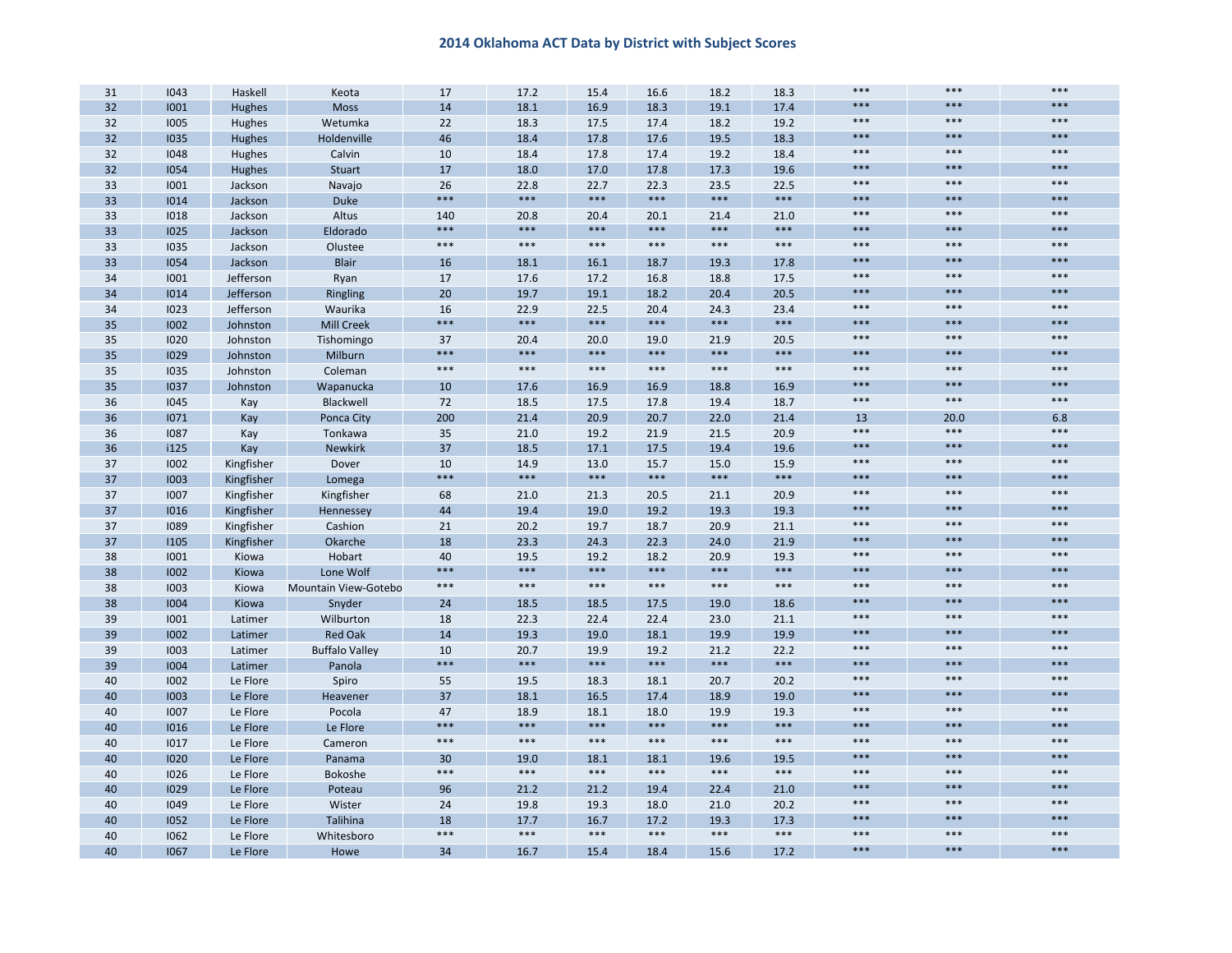| 40 | 1091        | Le Flore         | Arkoma                 | 11    | 18.4  | 17.5  | 17.3  | 19.2  | 19.2 | $***$ | $***$ | $***$ |
|----|-------------|------------------|------------------------|-------|-------|-------|-------|-------|------|-------|-------|-------|
| 41 | 1001        | Lincoln          | Chandler               | 38    | 21.5  | 19.4  | 22.3  | 22.2  | 21.3 | $***$ | $***$ | $***$ |
| 41 | 1003        | Lincoln          | Davenport              | 14    | 19.7  | 19.6  | 17.6  | 21.4  | 19.2 | $***$ | ***   | $***$ |
| 41 | 1004        | Lincoln          | Wellston               | 38    | 19.7  | 18.5  | 19.3  | 19.9  | 20.1 | ***   | $***$ | $***$ |
| 41 | 1054        | Lincoln          | Stroud                 | 43    | 20.7  | 20.3  | 19.5  | 22.3  | 20.8 | $***$ | $***$ | $***$ |
| 41 | 1095        | Lincoln          | Meeker                 | 54    | 20.3  | 19.9  | 19.2  | 21.0  | 20.5 | ***   | ***   | $***$ |
| 41 | 1103        | Lincoln          | Prague                 | 55    | 20.9  | 20.5  | 19.9  | 21.8  | 21.0 | $***$ | $***$ | $***$ |
| 41 | 1105        | Lincoln          | Carney                 | 11    | 20.0  | 18.9  | 19.2  | 20.5  | 21.0 | ***   | $***$ | $***$ |
| 41 | 1134        | Lincoln          | Agra                   | 19    | 17.9  | 17.6  | 17.1  | 18.9  | 17.6 | ***   | $***$ | $***$ |
| 42 | 1001        | Logan            | Guthrie                | 153   | 19.8  | 19.0  | 19.2  | 20.6  | 20.1 | 11    | 17.5  | 6.9   |
| 42 | 1002        | Logan            | Crescent               | 41    | 18.2  | 17.7  | 17.7  | 18.5  | 18.6 | $***$ | $***$ | $***$ |
| 42 | 1003        | Logan            | Mulhall-Orlando        | 14    | 21.5  | 20.8  | 22.5  | 21.1  | 20.7 | ***   | ***   | $***$ |
| 42 | 1014        | Logan            | Coyle                  | 15    | 19.7  | 18.7  | 18.1  | 21.3  | 19.7 | $***$ | $***$ | $***$ |
| 43 | 1004        | Love             | Thackerville           | 15    | 17.7  | 16.2  | 17.5  | 19.6  | 17.4 | $***$ | $***$ | $***$ |
| 43 | 1005        | Love             | Turner                 | 14    | 18.6  | 18.2  | 17.6  | 19.0  | 19.4 | $***$ | $***$ | $***$ |
| 43 | 1016        | Love             | Marietta               | 47    | 18.1  | 17.7  | 17.0  | 18.4  | 18.9 | ***   | $***$ | $***$ |
| 44 | 1001        | Major            | Ringwood               | 26    | 21.3  | 20.7  | 19.8  | 23.4  | 20.7 | $***$ | $***$ | $***$ |
| 44 | 1004        | Major            | Aline-Cleo             | $***$ | $***$ | $***$ | $***$ | $***$ | ***  | ***   | $***$ | $***$ |
| 44 | 1084        | Major            | Fairview               | 32    | 24.2  | 24.0  | 23.8  | 25.0  | 23.6 | ***   | $***$ | $***$ |
| 44 | 1092        | Major            | Cimarron               | 12    | 19.6  | 18.0  | 20.4  | 19.9  | 19.2 | ***   | $***$ | $***$ |
| 45 | 1002        | Marshall         | Madill                 | 67    | 19.9  | 18.6  | 18.3  | 21.1  | 20.7 | ***   | $***$ | $***$ |
| 45 | 1003        | Marshall         | Kingston               | 42    | 20.2  | 19.5  | 19.3  | 20.6  | 20.8 | ***   | ***   | $***$ |
| 46 | 1001        | Mayes            | Pryor                  | 109   | 21.2  | 20.9  | 19.9  | 21.9  | 21.4 | $***$ | $***$ | $***$ |
| 46 | 1002        | <b>Mayes</b>     | Adair                  | 52    | 20.8  | 20.0  | 20.5  | 21.1  | 20.6 | ***   | $***$ | $***$ |
| 46 | 1016        | Mayes            | Salina                 | 58    | 16.5  | 15.9  | 16.4  | 16.7  | 16.6 | ***   | $***$ | $***$ |
| 46 | 1017        | Mayes            | <b>Locust Grove</b>    | 70    | 18.9  | 18.0  | 18.3  | 19.2  | 19.5 | ***   | $***$ | $***$ |
| 46 | 1032        | Mayes            | Chouteau-Mazie         | 20    | 19.4  | 19.3  | 18.8  | 19.4  | 19.2 | $***$ | $***$ | $***$ |
| 47 | 1001        | McClain          | Newcastle              | 99    | 21.6  | 21.5  | 21.1  | 22.3  | 21.3 | ***   | ***   | $***$ |
| 47 | 1002        | McClain          | Dibble                 | 29    | 20.3  | 19.1  | 18.3  | 22.2  | 20.7 | ***   | $***$ | $***$ |
| 47 | 1005        | McClain          | Washington             | 52    | 21.4  | 21.1  | 20.5  | 22.0  | 21.8 | ***   | $***$ | $***$ |
| 47 | 1010        | McClain          | Wayne                  | 22    | 20.3  | 19.8  | 19.1  | 20.4  | 20.9 | $***$ | $***$ | $***$ |
| 47 | <b>I015</b> | McClain          | Purcell                | 66    | 21.3  | 21.3  | 20.3  | 22.4  | 21.0 | ***   | ***   | $***$ |
| 47 | 1029        | McClain          | Blanchard              | 96    | 21.6  | 21.8  | 19.8  | 22.9  | 21.5 | ***   | $***$ | $***$ |
| 48 | 1005        | McCurtain        | Idabel                 | 97    | 18.5  | 17.7  | 18.0  | 19.0  | 18.7 | ***   | ***   | $***$ |
| 48 | 1006        | McCurtain        | Haworth                | 40    | 18.5  | 17.6  | 17.5  | 19.3  | 18.8 | ***   | $***$ | $***$ |
| 48 | 1011        | McCurtain        | Valliant               | 56    | 18.4  | 17.3  | 17.9  | 18.8  | 18.9 | ***   | $***$ | $***$ |
| 48 | 1013        | McCurtain        | Eagletown              | 13    | 16.6  | 14.3  | 16.7  | 16.9  | 17.8 | $***$ | $***$ | $***$ |
| 48 | 1014        | <b>McCurtain</b> | Smithville             | 22    | 18.7  | 18.3  | 17.3  | 21.3  | 17.5 | ***   | ***   | $***$ |
| 48 | 1039        | McCurtain        | <b>Wright City</b>     | 24    | 17.7  | 16.7  | 17.2  | 17.6  | 18.5 | $***$ | $***$ | $***$ |
| 48 | 1071        | McCurtain        | <b>Battiest</b>        | ***   | $***$ | $***$ | $***$ | $***$ | ***  | ***   | ***   | $***$ |
| 48 | 1074        | McCurtain        | <b>Broken Bow</b>      | 82    | 20.0  | 19.6  | 18.9  | 21.0  | 20.2 | 10    | 19.4  | 6.3   |
| 49 | 1001        | McIntosh         | Eufaula                | 47    | 19.9  | 19.7  | 18.4  | 21.1  | 19.8 | 10    | 20.2  | 7.8   |
| 49 | 1019        | McIntosh         | Checotah               | 62    | 19.7  | 19.6  | 18.0  | 20.9  | 20.0 | ***   | $***$ | $***$ |
| 49 | 1027        | McIntosh         | Midway                 | ***   | $***$ | $***$ | ***   | $***$ | ***  | ***   | ***   | $***$ |
| 49 | 1064        | McIntosh         | Hanna                  | 11    | 20.2  | 20.3  | 18.5  | 21.9  | 19.8 | $***$ | $***$ | $***$ |
| 50 | 1001        | Murray           | Sulphur                | 56    | 21.4  | 21.3  | 20.3  | 22.3  | 21.0 | ***   | $***$ | $***$ |
| 50 | 1010        | Murray           | <b>Davis</b>           | 48    | 19.7  | 19.0  | 19.4  | 20.5  | 19.3 | $***$ | $***$ | $***$ |
| 51 | H000        | Muskogee         | ahoma School For The B | ***   | $***$ | $***$ | $***$ | $***$ | ***  | ***   | $***$ | $***$ |
| 51 | 1002        | Muskogee         | Haskell                | 42    | 18.3  | 17.6  | 17.4  | 19.2  | 18.6 | $***$ | $***$ | $***$ |
| 51 | 1003        | Muskogee         | Fort Gibson            | 123   | 22.0  | 21.4  | 21.0  | 23.0  | 22.1 | ***   | $***$ | $***$ |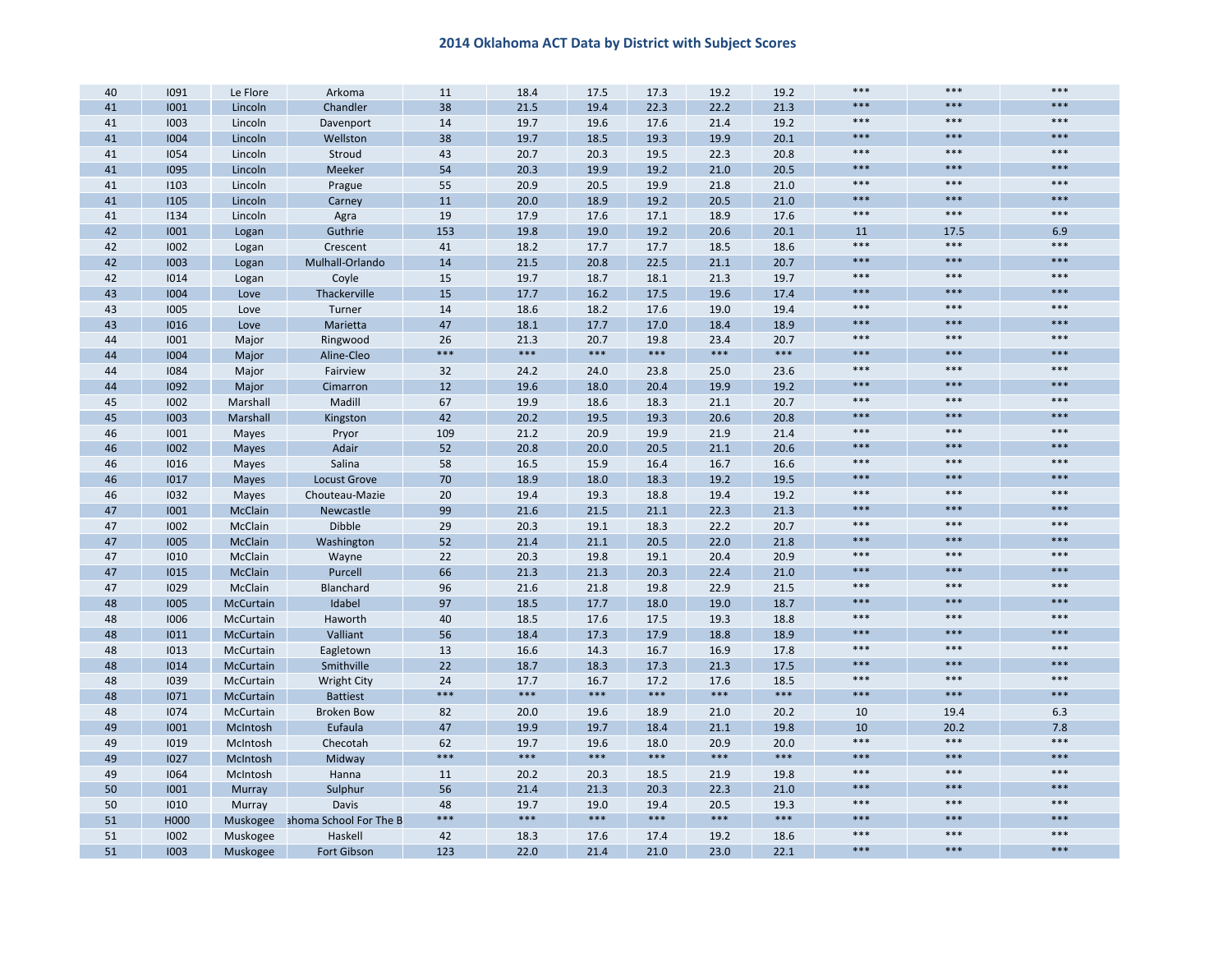| $***$<br>***<br>$***$<br>54<br>51<br>1008<br>Muskogee<br>Oktaha<br>19.0<br>18.2<br>18.3<br>20.1<br>18.8<br>198<br>18.8<br>19.2<br>51<br>1020<br>Muskogee<br>Muskogee<br>19.3<br>18.5<br>20.2<br>18<br>20.6<br>6.8<br>$***$<br>$***$<br>$***$<br>51<br>85<br>19.5<br>1029<br>Muskogee<br>Hilldale<br>19.2<br>18.4<br>18.3<br>20.0<br>***<br>$***$<br>$***$<br>$***$<br>$***$<br>$***$<br>$***$<br>$***$<br>$***$<br>51<br>1046<br>Muskogee<br><b>Braggs</b><br>$***$<br>***<br>$***$<br>51<br>1074<br>Muskogee<br>Warner<br>28<br>19.1<br>18.7<br>17.9<br>20.5<br>18.9<br>$***$<br>***<br>$***$<br>$***$<br>$***$<br>$***$<br>$***$<br>$***$<br>$***$<br>51<br>Porum<br>1088<br>Muskogee<br>$***$<br>***<br>$***$<br>52<br>1001<br>Perry<br>20.2<br>Noble<br>48<br>19.4<br>19.7<br>20.8<br>20.4<br>***<br>$***$<br>$***$<br>$***$<br>$***$<br>$***$<br>$***$<br>$***$<br>$***$<br>52<br>1002<br>Noble<br><b>Billings</b><br>$***$<br>***<br>***<br>52<br>1004<br>Noble<br>19.1<br>Frontier<br>10<br>19.1<br>18.6<br>18.5<br>19.9<br>$***$<br>***<br>$***$<br>52<br>21.3<br>1006<br>Noble<br>Morrison<br>30<br>21.1<br>20.5<br>20.4<br>21.9<br>$***$<br>***<br>$***$<br>32<br>53<br>1003<br>Oklahoma Union<br>19.3<br>17.9<br>19.2<br>20.1<br>19.8<br>Nowata<br>$***$<br>$***$<br>$***$<br>35<br>20.6<br>53<br>1040<br>Nowata<br>Nowata<br>20.5<br>20.3<br>19.7<br>21.0<br>$***$<br>***<br>$***$<br>12<br>53<br>1051<br>South Coffeyville<br>19.6<br>19.2<br>18.7<br>19.6<br>20.1<br>Nowata<br>54<br>46<br>21.4<br>E005<br>Okfuskee<br>aham-Dustin Charter: E<br>21.2<br>21.1<br>19.6<br>22.2<br>16<br>20.1<br>6.9<br>$***$<br>$***$<br>$***$<br>11<br>19.5<br>54<br>1002<br>Okfuskee<br>19.8<br>19.9<br>19.4<br>20.1<br>Mason<br>$***$<br>$***$<br>$***$<br>$***$<br>$***$<br>$***$<br>$***$<br>$***$<br>$***$<br>54<br>1014<br>Okfuskee<br>Paden<br>$***$<br>***<br>$***$<br>54<br>Okemah<br>1026<br>Okfuskee<br>36<br>18.2<br>17.1<br>17.4<br>19.6<br>18.2<br>$***$<br>$***$<br>$***$<br>54<br>1031<br>Okfuskee<br>Weleetka<br>23<br>20.0<br>19.6<br>19.3<br>20.7<br>20.1<br>$***$<br>***<br>$***$<br>54<br>11<br>17.7<br>18.7<br>1054<br>Okfuskee<br>Graham-Dustin<br>19.0<br>18.1<br>20.8<br>$***$<br>$***$<br>$***$<br>$***$<br>$***$<br>$***$<br>***<br>$***$<br>$***$<br>55<br>E002<br>Oklahoma<br><b>Charter: Seeworth Acad</b><br>55<br>E004<br>16.2<br>17.4<br>7.2<br>Oklahoma<br>kc Charter: Astec Charte<br>74<br>17.2<br>17.4<br>17.1<br>13<br>21.8<br>23.0<br>55<br>E005<br>Oklahoma<br>50<br>22.2<br>20.4<br>22.5<br>22.6<br>12<br>23.3<br>6.6<br>Charter: Dove Science /<br>$***$<br>***<br>$***$<br>55<br>E007<br>Oklahoma<br>114<br>16.7<br>15.1<br>16.9<br>16.4<br>17.9<br>Charter: Santa Fe South<br>23.1<br>8.6<br>55<br>E008<br>Oklahoma<br>c Charter: Harding Char<br>102<br>23.6<br>24.0<br>22.3<br>24.5<br>16<br>28.2<br>55<br>64<br>19.5<br>E010<br>Oklahoma<br>: Charter: Harding Fine /<br>19.7<br>19.8<br>18.2<br>20.7<br>17<br>21.4<br>7.1<br>$***$<br>$***$<br>$***$<br>55<br>22<br>22.2<br>21.2<br>21.9<br>E014<br>Oklahoma<br>octaw-Nicoma Park Char<br>22.7<br>24.9<br>55<br>764<br>20.3<br>19.6<br>19.5<br>21.0<br>20.4<br>1001<br>Oklahoma<br><b>Putnam City</b><br>94<br>20.5<br>6.9<br>$***$<br>$***$<br>$***$<br>55<br>Luther<br>35<br>19.8<br>19.0<br>20.2<br>1003<br>Oklahoma<br>18.1<br>21.0<br>55<br>224<br>21.5<br>20.5<br>21.9<br>7.3<br>1004<br>Oklahoma<br>Choctaw-Nicoma Park<br>21.8<br>22.9<br>20<br>23.5<br>246<br>55<br>1006<br>Oklahoma<br>Deer Creek<br>23.7<br>22.5<br>24.3<br>23.2<br>28<br>24.1<br>7.8<br>23.6<br>$***$<br>***<br>$***$<br>55<br>1007<br>Oklahoma<br>107<br>19.5<br>19.2<br>21.7<br>20.3<br>Harrah<br>20.3<br>$***$<br>$***$<br>$***$<br>55<br>1009<br>Oklahoma<br>Jones<br>61<br>21.1<br>20.8<br>19.4<br>22.6<br>21.3<br>55<br>1012<br>Oklahoma<br>Edmond<br>1342<br>23.5<br>23.7<br>22.6<br>24.0<br>23.3<br>7.3<br>215<br>24.5<br>$***$<br>$***$<br>$***$<br>17.4<br>55<br>1037<br>Oklahoma<br>Millwood<br>39<br>16.9<br>15.3<br>16.7<br>17.8<br>$***$<br>$***$<br>***<br>55<br>1041<br>Oklahoma<br>90<br>19.0<br>17.7<br>18.6<br>19.7<br>19.6<br><b>Western Heights</b><br>55<br>19.9<br>1052<br>Oklahoma<br>560<br>19.6<br>18.6<br>19.1<br>20.1<br>53<br>19.9<br>6.5<br>Midwest City-Del City<br>$***$<br>***<br>$***$<br>38<br>16.6<br>55<br>1053<br>Oklahoma<br><b>Crooked Oak</b><br>16.6<br>15.3<br>16.6<br>17.5<br>55<br>101<br>21.3<br>21.3<br>21.3<br>1088<br>Oklahoma<br>Bethany<br>21.4<br>21.0<br>11<br>19.5<br>6.6<br>55<br>736<br>17.2<br>18.5<br>143<br>1089<br>Oklahoma<br>Oklahoma City<br>18.2<br>18.0<br>18.6<br>17.5<br>6.1<br>$***$<br>$***$<br>$***$<br>56<br>42<br>17.3<br>16.5<br>16.3<br>17.7<br>1001<br>Okmulgee<br>Okmulgee<br>18.4<br>$***$<br>***<br>$***$<br>56<br>1002<br>47<br>20.6<br>20.6<br>21.0<br>Okmulgee<br>19.4<br>21.0<br>Henryetta<br>$***$<br>***<br>$***$<br>56<br>51<br>20.3<br>19.2<br>18.9<br>21.6<br>20.8<br>1003<br>Okmulgee<br>Morris<br>$***$<br>***<br>$***$<br>56<br>72<br>19.3<br>18.6<br>20.1<br>19.6<br>1004<br>Okmulgee<br><b>Beggs</b><br>18.2<br>$***$<br>***<br>$***$<br>25<br>56<br>Preston<br>21.3<br>21.0<br>20.3<br>21.0<br>1005<br>Okmulgee<br>22.1<br>***<br>$***$<br>$***$<br>$***$<br>$***$<br>***<br>$***$<br>***<br>$***$<br>56<br>1006<br>Schulter<br>Okmulgee<br>$***$<br>$***$<br>$***$<br>56<br>1007<br>Wilson<br>12<br>17.8<br>16.1<br>18.2<br>Okmulgee<br>18.0<br>19.3<br>$***$<br>***<br>$***$<br>1008<br>22<br>18.1<br>16.9<br>18.9<br>18.3<br>56<br>Okmulgee<br>Dewar<br>18.5<br>$***$<br>***<br>$***$<br>57<br>32<br>1002<br>Pawhuska<br>19.9<br>19.3<br>18.5<br>21.4<br>19.8<br>Osage<br>***<br>$***$<br>***<br>***<br>***<br>***<br>***<br>***<br>$***$<br>57<br>1011<br>Shidler<br>Osage | 51 | 1006 | Muskogee | <b>Webbers Falls</b> | 10 | 17.8 | 17.0 | 17.0 | 18.7 | 18.5 | $***$ | *** | $***$ |
|-------------------------------------------------------------------------------------------------------------------------------------------------------------------------------------------------------------------------------------------------------------------------------------------------------------------------------------------------------------------------------------------------------------------------------------------------------------------------------------------------------------------------------------------------------------------------------------------------------------------------------------------------------------------------------------------------------------------------------------------------------------------------------------------------------------------------------------------------------------------------------------------------------------------------------------------------------------------------------------------------------------------------------------------------------------------------------------------------------------------------------------------------------------------------------------------------------------------------------------------------------------------------------------------------------------------------------------------------------------------------------------------------------------------------------------------------------------------------------------------------------------------------------------------------------------------------------------------------------------------------------------------------------------------------------------------------------------------------------------------------------------------------------------------------------------------------------------------------------------------------------------------------------------------------------------------------------------------------------------------------------------------------------------------------------------------------------------------------------------------------------------------------------------------------------------------------------------------------------------------------------------------------------------------------------------------------------------------------------------------------------------------------------------------------------------------------------------------------------------------------------------------------------------------------------------------------------------------------------------------------------------------------------------------------------------------------------------------------------------------------------------------------------------------------------------------------------------------------------------------------------------------------------------------------------------------------------------------------------------------------------------------------------------------------------------------------------------------------------------------------------------------------------------------------------------------------------------------------------------------------------------------------------------------------------------------------------------------------------------------------------------------------------------------------------------------------------------------------------------------------------------------------------------------------------------------------------------------------------------------------------------------------------------------------------------------------------------------------------------------------------------------------------------------------------------------------------------------------------------------------------------------------------------------------------------------------------------------------------------------------------------------------------------------------------------------------------------------------------------------------------------------------------------------------------------------------------------------------------------------------------------------------------------------------------------------------------------------------------------------------------------------------------------------------------------------------------------------------------------------------------------------------------------------------------------------------------------------------------------------------------------------------------------------------------------------------------------------------------------------------------------------------------------------------------------------------------------------------------------------------------------------------------------------------------------------------------------------------------------------------------------------------------------------------------------------------------------------------------------------------------------------------------------------------------------------------------------------------------------------------------------------------------------------------------------------------------------------------------------------------------------------------------------------------------------------------------------------------------------------------------------------------------------------------------------------------------------------------------------------------------------------------------------------------------------------------------------------------------------------------------|----|------|----------|----------------------|----|------|------|------|------|------|-------|-----|-------|
|                                                                                                                                                                                                                                                                                                                                                                                                                                                                                                                                                                                                                                                                                                                                                                                                                                                                                                                                                                                                                                                                                                                                                                                                                                                                                                                                                                                                                                                                                                                                                                                                                                                                                                                                                                                                                                                                                                                                                                                                                                                                                                                                                                                                                                                                                                                                                                                                                                                                                                                                                                                                                                                                                                                                                                                                                                                                                                                                                                                                                                                                                                                                                                                                                                                                                                                                                                                                                                                                                                                                                                                                                                                                                                                                                                                                                                                                                                                                                                                                                                                                                                                                                                                                                                                                                                                                                                                                                                                                                                                                                                                                                                                                                                                                                                                                                                                                                                                                                                                                                                                                                                                                                                                                                                                                                                                                                                                                                                                                                                                                                                                                                                                                                                                                                       |    |      |          |                      |    |      |      |      |      |      |       |     |       |
|                                                                                                                                                                                                                                                                                                                                                                                                                                                                                                                                                                                                                                                                                                                                                                                                                                                                                                                                                                                                                                                                                                                                                                                                                                                                                                                                                                                                                                                                                                                                                                                                                                                                                                                                                                                                                                                                                                                                                                                                                                                                                                                                                                                                                                                                                                                                                                                                                                                                                                                                                                                                                                                                                                                                                                                                                                                                                                                                                                                                                                                                                                                                                                                                                                                                                                                                                                                                                                                                                                                                                                                                                                                                                                                                                                                                                                                                                                                                                                                                                                                                                                                                                                                                                                                                                                                                                                                                                                                                                                                                                                                                                                                                                                                                                                                                                                                                                                                                                                                                                                                                                                                                                                                                                                                                                                                                                                                                                                                                                                                                                                                                                                                                                                                                                       |    |      |          |                      |    |      |      |      |      |      |       |     |       |
|                                                                                                                                                                                                                                                                                                                                                                                                                                                                                                                                                                                                                                                                                                                                                                                                                                                                                                                                                                                                                                                                                                                                                                                                                                                                                                                                                                                                                                                                                                                                                                                                                                                                                                                                                                                                                                                                                                                                                                                                                                                                                                                                                                                                                                                                                                                                                                                                                                                                                                                                                                                                                                                                                                                                                                                                                                                                                                                                                                                                                                                                                                                                                                                                                                                                                                                                                                                                                                                                                                                                                                                                                                                                                                                                                                                                                                                                                                                                                                                                                                                                                                                                                                                                                                                                                                                                                                                                                                                                                                                                                                                                                                                                                                                                                                                                                                                                                                                                                                                                                                                                                                                                                                                                                                                                                                                                                                                                                                                                                                                                                                                                                                                                                                                                                       |    |      |          |                      |    |      |      |      |      |      |       |     |       |
|                                                                                                                                                                                                                                                                                                                                                                                                                                                                                                                                                                                                                                                                                                                                                                                                                                                                                                                                                                                                                                                                                                                                                                                                                                                                                                                                                                                                                                                                                                                                                                                                                                                                                                                                                                                                                                                                                                                                                                                                                                                                                                                                                                                                                                                                                                                                                                                                                                                                                                                                                                                                                                                                                                                                                                                                                                                                                                                                                                                                                                                                                                                                                                                                                                                                                                                                                                                                                                                                                                                                                                                                                                                                                                                                                                                                                                                                                                                                                                                                                                                                                                                                                                                                                                                                                                                                                                                                                                                                                                                                                                                                                                                                                                                                                                                                                                                                                                                                                                                                                                                                                                                                                                                                                                                                                                                                                                                                                                                                                                                                                                                                                                                                                                                                                       |    |      |          |                      |    |      |      |      |      |      |       |     |       |
|                                                                                                                                                                                                                                                                                                                                                                                                                                                                                                                                                                                                                                                                                                                                                                                                                                                                                                                                                                                                                                                                                                                                                                                                                                                                                                                                                                                                                                                                                                                                                                                                                                                                                                                                                                                                                                                                                                                                                                                                                                                                                                                                                                                                                                                                                                                                                                                                                                                                                                                                                                                                                                                                                                                                                                                                                                                                                                                                                                                                                                                                                                                                                                                                                                                                                                                                                                                                                                                                                                                                                                                                                                                                                                                                                                                                                                                                                                                                                                                                                                                                                                                                                                                                                                                                                                                                                                                                                                                                                                                                                                                                                                                                                                                                                                                                                                                                                                                                                                                                                                                                                                                                                                                                                                                                                                                                                                                                                                                                                                                                                                                                                                                                                                                                                       |    |      |          |                      |    |      |      |      |      |      |       |     |       |
|                                                                                                                                                                                                                                                                                                                                                                                                                                                                                                                                                                                                                                                                                                                                                                                                                                                                                                                                                                                                                                                                                                                                                                                                                                                                                                                                                                                                                                                                                                                                                                                                                                                                                                                                                                                                                                                                                                                                                                                                                                                                                                                                                                                                                                                                                                                                                                                                                                                                                                                                                                                                                                                                                                                                                                                                                                                                                                                                                                                                                                                                                                                                                                                                                                                                                                                                                                                                                                                                                                                                                                                                                                                                                                                                                                                                                                                                                                                                                                                                                                                                                                                                                                                                                                                                                                                                                                                                                                                                                                                                                                                                                                                                                                                                                                                                                                                                                                                                                                                                                                                                                                                                                                                                                                                                                                                                                                                                                                                                                                                                                                                                                                                                                                                                                       |    |      |          |                      |    |      |      |      |      |      |       |     |       |
|                                                                                                                                                                                                                                                                                                                                                                                                                                                                                                                                                                                                                                                                                                                                                                                                                                                                                                                                                                                                                                                                                                                                                                                                                                                                                                                                                                                                                                                                                                                                                                                                                                                                                                                                                                                                                                                                                                                                                                                                                                                                                                                                                                                                                                                                                                                                                                                                                                                                                                                                                                                                                                                                                                                                                                                                                                                                                                                                                                                                                                                                                                                                                                                                                                                                                                                                                                                                                                                                                                                                                                                                                                                                                                                                                                                                                                                                                                                                                                                                                                                                                                                                                                                                                                                                                                                                                                                                                                                                                                                                                                                                                                                                                                                                                                                                                                                                                                                                                                                                                                                                                                                                                                                                                                                                                                                                                                                                                                                                                                                                                                                                                                                                                                                                                       |    |      |          |                      |    |      |      |      |      |      |       |     |       |
|                                                                                                                                                                                                                                                                                                                                                                                                                                                                                                                                                                                                                                                                                                                                                                                                                                                                                                                                                                                                                                                                                                                                                                                                                                                                                                                                                                                                                                                                                                                                                                                                                                                                                                                                                                                                                                                                                                                                                                                                                                                                                                                                                                                                                                                                                                                                                                                                                                                                                                                                                                                                                                                                                                                                                                                                                                                                                                                                                                                                                                                                                                                                                                                                                                                                                                                                                                                                                                                                                                                                                                                                                                                                                                                                                                                                                                                                                                                                                                                                                                                                                                                                                                                                                                                                                                                                                                                                                                                                                                                                                                                                                                                                                                                                                                                                                                                                                                                                                                                                                                                                                                                                                                                                                                                                                                                                                                                                                                                                                                                                                                                                                                                                                                                                                       |    |      |          |                      |    |      |      |      |      |      |       |     |       |
|                                                                                                                                                                                                                                                                                                                                                                                                                                                                                                                                                                                                                                                                                                                                                                                                                                                                                                                                                                                                                                                                                                                                                                                                                                                                                                                                                                                                                                                                                                                                                                                                                                                                                                                                                                                                                                                                                                                                                                                                                                                                                                                                                                                                                                                                                                                                                                                                                                                                                                                                                                                                                                                                                                                                                                                                                                                                                                                                                                                                                                                                                                                                                                                                                                                                                                                                                                                                                                                                                                                                                                                                                                                                                                                                                                                                                                                                                                                                                                                                                                                                                                                                                                                                                                                                                                                                                                                                                                                                                                                                                                                                                                                                                                                                                                                                                                                                                                                                                                                                                                                                                                                                                                                                                                                                                                                                                                                                                                                                                                                                                                                                                                                                                                                                                       |    |      |          |                      |    |      |      |      |      |      |       |     |       |
|                                                                                                                                                                                                                                                                                                                                                                                                                                                                                                                                                                                                                                                                                                                                                                                                                                                                                                                                                                                                                                                                                                                                                                                                                                                                                                                                                                                                                                                                                                                                                                                                                                                                                                                                                                                                                                                                                                                                                                                                                                                                                                                                                                                                                                                                                                                                                                                                                                                                                                                                                                                                                                                                                                                                                                                                                                                                                                                                                                                                                                                                                                                                                                                                                                                                                                                                                                                                                                                                                                                                                                                                                                                                                                                                                                                                                                                                                                                                                                                                                                                                                                                                                                                                                                                                                                                                                                                                                                                                                                                                                                                                                                                                                                                                                                                                                                                                                                                                                                                                                                                                                                                                                                                                                                                                                                                                                                                                                                                                                                                                                                                                                                                                                                                                                       |    |      |          |                      |    |      |      |      |      |      |       |     |       |
|                                                                                                                                                                                                                                                                                                                                                                                                                                                                                                                                                                                                                                                                                                                                                                                                                                                                                                                                                                                                                                                                                                                                                                                                                                                                                                                                                                                                                                                                                                                                                                                                                                                                                                                                                                                                                                                                                                                                                                                                                                                                                                                                                                                                                                                                                                                                                                                                                                                                                                                                                                                                                                                                                                                                                                                                                                                                                                                                                                                                                                                                                                                                                                                                                                                                                                                                                                                                                                                                                                                                                                                                                                                                                                                                                                                                                                                                                                                                                                                                                                                                                                                                                                                                                                                                                                                                                                                                                                                                                                                                                                                                                                                                                                                                                                                                                                                                                                                                                                                                                                                                                                                                                                                                                                                                                                                                                                                                                                                                                                                                                                                                                                                                                                                                                       |    |      |          |                      |    |      |      |      |      |      |       |     |       |
|                                                                                                                                                                                                                                                                                                                                                                                                                                                                                                                                                                                                                                                                                                                                                                                                                                                                                                                                                                                                                                                                                                                                                                                                                                                                                                                                                                                                                                                                                                                                                                                                                                                                                                                                                                                                                                                                                                                                                                                                                                                                                                                                                                                                                                                                                                                                                                                                                                                                                                                                                                                                                                                                                                                                                                                                                                                                                                                                                                                                                                                                                                                                                                                                                                                                                                                                                                                                                                                                                                                                                                                                                                                                                                                                                                                                                                                                                                                                                                                                                                                                                                                                                                                                                                                                                                                                                                                                                                                                                                                                                                                                                                                                                                                                                                                                                                                                                                                                                                                                                                                                                                                                                                                                                                                                                                                                                                                                                                                                                                                                                                                                                                                                                                                                                       |    |      |          |                      |    |      |      |      |      |      |       |     |       |
|                                                                                                                                                                                                                                                                                                                                                                                                                                                                                                                                                                                                                                                                                                                                                                                                                                                                                                                                                                                                                                                                                                                                                                                                                                                                                                                                                                                                                                                                                                                                                                                                                                                                                                                                                                                                                                                                                                                                                                                                                                                                                                                                                                                                                                                                                                                                                                                                                                                                                                                                                                                                                                                                                                                                                                                                                                                                                                                                                                                                                                                                                                                                                                                                                                                                                                                                                                                                                                                                                                                                                                                                                                                                                                                                                                                                                                                                                                                                                                                                                                                                                                                                                                                                                                                                                                                                                                                                                                                                                                                                                                                                                                                                                                                                                                                                                                                                                                                                                                                                                                                                                                                                                                                                                                                                                                                                                                                                                                                                                                                                                                                                                                                                                                                                                       |    |      |          |                      |    |      |      |      |      |      |       |     |       |
|                                                                                                                                                                                                                                                                                                                                                                                                                                                                                                                                                                                                                                                                                                                                                                                                                                                                                                                                                                                                                                                                                                                                                                                                                                                                                                                                                                                                                                                                                                                                                                                                                                                                                                                                                                                                                                                                                                                                                                                                                                                                                                                                                                                                                                                                                                                                                                                                                                                                                                                                                                                                                                                                                                                                                                                                                                                                                                                                                                                                                                                                                                                                                                                                                                                                                                                                                                                                                                                                                                                                                                                                                                                                                                                                                                                                                                                                                                                                                                                                                                                                                                                                                                                                                                                                                                                                                                                                                                                                                                                                                                                                                                                                                                                                                                                                                                                                                                                                                                                                                                                                                                                                                                                                                                                                                                                                                                                                                                                                                                                                                                                                                                                                                                                                                       |    |      |          |                      |    |      |      |      |      |      |       |     |       |
|                                                                                                                                                                                                                                                                                                                                                                                                                                                                                                                                                                                                                                                                                                                                                                                                                                                                                                                                                                                                                                                                                                                                                                                                                                                                                                                                                                                                                                                                                                                                                                                                                                                                                                                                                                                                                                                                                                                                                                                                                                                                                                                                                                                                                                                                                                                                                                                                                                                                                                                                                                                                                                                                                                                                                                                                                                                                                                                                                                                                                                                                                                                                                                                                                                                                                                                                                                                                                                                                                                                                                                                                                                                                                                                                                                                                                                                                                                                                                                                                                                                                                                                                                                                                                                                                                                                                                                                                                                                                                                                                                                                                                                                                                                                                                                                                                                                                                                                                                                                                                                                                                                                                                                                                                                                                                                                                                                                                                                                                                                                                                                                                                                                                                                                                                       |    |      |          |                      |    |      |      |      |      |      |       |     |       |
|                                                                                                                                                                                                                                                                                                                                                                                                                                                                                                                                                                                                                                                                                                                                                                                                                                                                                                                                                                                                                                                                                                                                                                                                                                                                                                                                                                                                                                                                                                                                                                                                                                                                                                                                                                                                                                                                                                                                                                                                                                                                                                                                                                                                                                                                                                                                                                                                                                                                                                                                                                                                                                                                                                                                                                                                                                                                                                                                                                                                                                                                                                                                                                                                                                                                                                                                                                                                                                                                                                                                                                                                                                                                                                                                                                                                                                                                                                                                                                                                                                                                                                                                                                                                                                                                                                                                                                                                                                                                                                                                                                                                                                                                                                                                                                                                                                                                                                                                                                                                                                                                                                                                                                                                                                                                                                                                                                                                                                                                                                                                                                                                                                                                                                                                                       |    |      |          |                      |    |      |      |      |      |      |       |     |       |
|                                                                                                                                                                                                                                                                                                                                                                                                                                                                                                                                                                                                                                                                                                                                                                                                                                                                                                                                                                                                                                                                                                                                                                                                                                                                                                                                                                                                                                                                                                                                                                                                                                                                                                                                                                                                                                                                                                                                                                                                                                                                                                                                                                                                                                                                                                                                                                                                                                                                                                                                                                                                                                                                                                                                                                                                                                                                                                                                                                                                                                                                                                                                                                                                                                                                                                                                                                                                                                                                                                                                                                                                                                                                                                                                                                                                                                                                                                                                                                                                                                                                                                                                                                                                                                                                                                                                                                                                                                                                                                                                                                                                                                                                                                                                                                                                                                                                                                                                                                                                                                                                                                                                                                                                                                                                                                                                                                                                                                                                                                                                                                                                                                                                                                                                                       |    |      |          |                      |    |      |      |      |      |      |       |     |       |
|                                                                                                                                                                                                                                                                                                                                                                                                                                                                                                                                                                                                                                                                                                                                                                                                                                                                                                                                                                                                                                                                                                                                                                                                                                                                                                                                                                                                                                                                                                                                                                                                                                                                                                                                                                                                                                                                                                                                                                                                                                                                                                                                                                                                                                                                                                                                                                                                                                                                                                                                                                                                                                                                                                                                                                                                                                                                                                                                                                                                                                                                                                                                                                                                                                                                                                                                                                                                                                                                                                                                                                                                                                                                                                                                                                                                                                                                                                                                                                                                                                                                                                                                                                                                                                                                                                                                                                                                                                                                                                                                                                                                                                                                                                                                                                                                                                                                                                                                                                                                                                                                                                                                                                                                                                                                                                                                                                                                                                                                                                                                                                                                                                                                                                                                                       |    |      |          |                      |    |      |      |      |      |      |       |     |       |
|                                                                                                                                                                                                                                                                                                                                                                                                                                                                                                                                                                                                                                                                                                                                                                                                                                                                                                                                                                                                                                                                                                                                                                                                                                                                                                                                                                                                                                                                                                                                                                                                                                                                                                                                                                                                                                                                                                                                                                                                                                                                                                                                                                                                                                                                                                                                                                                                                                                                                                                                                                                                                                                                                                                                                                                                                                                                                                                                                                                                                                                                                                                                                                                                                                                                                                                                                                                                                                                                                                                                                                                                                                                                                                                                                                                                                                                                                                                                                                                                                                                                                                                                                                                                                                                                                                                                                                                                                                                                                                                                                                                                                                                                                                                                                                                                                                                                                                                                                                                                                                                                                                                                                                                                                                                                                                                                                                                                                                                                                                                                                                                                                                                                                                                                                       |    |      |          |                      |    |      |      |      |      |      |       |     |       |
|                                                                                                                                                                                                                                                                                                                                                                                                                                                                                                                                                                                                                                                                                                                                                                                                                                                                                                                                                                                                                                                                                                                                                                                                                                                                                                                                                                                                                                                                                                                                                                                                                                                                                                                                                                                                                                                                                                                                                                                                                                                                                                                                                                                                                                                                                                                                                                                                                                                                                                                                                                                                                                                                                                                                                                                                                                                                                                                                                                                                                                                                                                                                                                                                                                                                                                                                                                                                                                                                                                                                                                                                                                                                                                                                                                                                                                                                                                                                                                                                                                                                                                                                                                                                                                                                                                                                                                                                                                                                                                                                                                                                                                                                                                                                                                                                                                                                                                                                                                                                                                                                                                                                                                                                                                                                                                                                                                                                                                                                                                                                                                                                                                                                                                                                                       |    |      |          |                      |    |      |      |      |      |      |       |     |       |
|                                                                                                                                                                                                                                                                                                                                                                                                                                                                                                                                                                                                                                                                                                                                                                                                                                                                                                                                                                                                                                                                                                                                                                                                                                                                                                                                                                                                                                                                                                                                                                                                                                                                                                                                                                                                                                                                                                                                                                                                                                                                                                                                                                                                                                                                                                                                                                                                                                                                                                                                                                                                                                                                                                                                                                                                                                                                                                                                                                                                                                                                                                                                                                                                                                                                                                                                                                                                                                                                                                                                                                                                                                                                                                                                                                                                                                                                                                                                                                                                                                                                                                                                                                                                                                                                                                                                                                                                                                                                                                                                                                                                                                                                                                                                                                                                                                                                                                                                                                                                                                                                                                                                                                                                                                                                                                                                                                                                                                                                                                                                                                                                                                                                                                                                                       |    |      |          |                      |    |      |      |      |      |      |       |     |       |
|                                                                                                                                                                                                                                                                                                                                                                                                                                                                                                                                                                                                                                                                                                                                                                                                                                                                                                                                                                                                                                                                                                                                                                                                                                                                                                                                                                                                                                                                                                                                                                                                                                                                                                                                                                                                                                                                                                                                                                                                                                                                                                                                                                                                                                                                                                                                                                                                                                                                                                                                                                                                                                                                                                                                                                                                                                                                                                                                                                                                                                                                                                                                                                                                                                                                                                                                                                                                                                                                                                                                                                                                                                                                                                                                                                                                                                                                                                                                                                                                                                                                                                                                                                                                                                                                                                                                                                                                                                                                                                                                                                                                                                                                                                                                                                                                                                                                                                                                                                                                                                                                                                                                                                                                                                                                                                                                                                                                                                                                                                                                                                                                                                                                                                                                                       |    |      |          |                      |    |      |      |      |      |      |       |     |       |
|                                                                                                                                                                                                                                                                                                                                                                                                                                                                                                                                                                                                                                                                                                                                                                                                                                                                                                                                                                                                                                                                                                                                                                                                                                                                                                                                                                                                                                                                                                                                                                                                                                                                                                                                                                                                                                                                                                                                                                                                                                                                                                                                                                                                                                                                                                                                                                                                                                                                                                                                                                                                                                                                                                                                                                                                                                                                                                                                                                                                                                                                                                                                                                                                                                                                                                                                                                                                                                                                                                                                                                                                                                                                                                                                                                                                                                                                                                                                                                                                                                                                                                                                                                                                                                                                                                                                                                                                                                                                                                                                                                                                                                                                                                                                                                                                                                                                                                                                                                                                                                                                                                                                                                                                                                                                                                                                                                                                                                                                                                                                                                                                                                                                                                                                                       |    |      |          |                      |    |      |      |      |      |      |       |     |       |
|                                                                                                                                                                                                                                                                                                                                                                                                                                                                                                                                                                                                                                                                                                                                                                                                                                                                                                                                                                                                                                                                                                                                                                                                                                                                                                                                                                                                                                                                                                                                                                                                                                                                                                                                                                                                                                                                                                                                                                                                                                                                                                                                                                                                                                                                                                                                                                                                                                                                                                                                                                                                                                                                                                                                                                                                                                                                                                                                                                                                                                                                                                                                                                                                                                                                                                                                                                                                                                                                                                                                                                                                                                                                                                                                                                                                                                                                                                                                                                                                                                                                                                                                                                                                                                                                                                                                                                                                                                                                                                                                                                                                                                                                                                                                                                                                                                                                                                                                                                                                                                                                                                                                                                                                                                                                                                                                                                                                                                                                                                                                                                                                                                                                                                                                                       |    |      |          |                      |    |      |      |      |      |      |       |     |       |
|                                                                                                                                                                                                                                                                                                                                                                                                                                                                                                                                                                                                                                                                                                                                                                                                                                                                                                                                                                                                                                                                                                                                                                                                                                                                                                                                                                                                                                                                                                                                                                                                                                                                                                                                                                                                                                                                                                                                                                                                                                                                                                                                                                                                                                                                                                                                                                                                                                                                                                                                                                                                                                                                                                                                                                                                                                                                                                                                                                                                                                                                                                                                                                                                                                                                                                                                                                                                                                                                                                                                                                                                                                                                                                                                                                                                                                                                                                                                                                                                                                                                                                                                                                                                                                                                                                                                                                                                                                                                                                                                                                                                                                                                                                                                                                                                                                                                                                                                                                                                                                                                                                                                                                                                                                                                                                                                                                                                                                                                                                                                                                                                                                                                                                                                                       |    |      |          |                      |    |      |      |      |      |      |       |     |       |
|                                                                                                                                                                                                                                                                                                                                                                                                                                                                                                                                                                                                                                                                                                                                                                                                                                                                                                                                                                                                                                                                                                                                                                                                                                                                                                                                                                                                                                                                                                                                                                                                                                                                                                                                                                                                                                                                                                                                                                                                                                                                                                                                                                                                                                                                                                                                                                                                                                                                                                                                                                                                                                                                                                                                                                                                                                                                                                                                                                                                                                                                                                                                                                                                                                                                                                                                                                                                                                                                                                                                                                                                                                                                                                                                                                                                                                                                                                                                                                                                                                                                                                                                                                                                                                                                                                                                                                                                                                                                                                                                                                                                                                                                                                                                                                                                                                                                                                                                                                                                                                                                                                                                                                                                                                                                                                                                                                                                                                                                                                                                                                                                                                                                                                                                                       |    |      |          |                      |    |      |      |      |      |      |       |     |       |
|                                                                                                                                                                                                                                                                                                                                                                                                                                                                                                                                                                                                                                                                                                                                                                                                                                                                                                                                                                                                                                                                                                                                                                                                                                                                                                                                                                                                                                                                                                                                                                                                                                                                                                                                                                                                                                                                                                                                                                                                                                                                                                                                                                                                                                                                                                                                                                                                                                                                                                                                                                                                                                                                                                                                                                                                                                                                                                                                                                                                                                                                                                                                                                                                                                                                                                                                                                                                                                                                                                                                                                                                                                                                                                                                                                                                                                                                                                                                                                                                                                                                                                                                                                                                                                                                                                                                                                                                                                                                                                                                                                                                                                                                                                                                                                                                                                                                                                                                                                                                                                                                                                                                                                                                                                                                                                                                                                                                                                                                                                                                                                                                                                                                                                                                                       |    |      |          |                      |    |      |      |      |      |      |       |     |       |
|                                                                                                                                                                                                                                                                                                                                                                                                                                                                                                                                                                                                                                                                                                                                                                                                                                                                                                                                                                                                                                                                                                                                                                                                                                                                                                                                                                                                                                                                                                                                                                                                                                                                                                                                                                                                                                                                                                                                                                                                                                                                                                                                                                                                                                                                                                                                                                                                                                                                                                                                                                                                                                                                                                                                                                                                                                                                                                                                                                                                                                                                                                                                                                                                                                                                                                                                                                                                                                                                                                                                                                                                                                                                                                                                                                                                                                                                                                                                                                                                                                                                                                                                                                                                                                                                                                                                                                                                                                                                                                                                                                                                                                                                                                                                                                                                                                                                                                                                                                                                                                                                                                                                                                                                                                                                                                                                                                                                                                                                                                                                                                                                                                                                                                                                                       |    |      |          |                      |    |      |      |      |      |      |       |     |       |
|                                                                                                                                                                                                                                                                                                                                                                                                                                                                                                                                                                                                                                                                                                                                                                                                                                                                                                                                                                                                                                                                                                                                                                                                                                                                                                                                                                                                                                                                                                                                                                                                                                                                                                                                                                                                                                                                                                                                                                                                                                                                                                                                                                                                                                                                                                                                                                                                                                                                                                                                                                                                                                                                                                                                                                                                                                                                                                                                                                                                                                                                                                                                                                                                                                                                                                                                                                                                                                                                                                                                                                                                                                                                                                                                                                                                                                                                                                                                                                                                                                                                                                                                                                                                                                                                                                                                                                                                                                                                                                                                                                                                                                                                                                                                                                                                                                                                                                                                                                                                                                                                                                                                                                                                                                                                                                                                                                                                                                                                                                                                                                                                                                                                                                                                                       |    |      |          |                      |    |      |      |      |      |      |       |     |       |
|                                                                                                                                                                                                                                                                                                                                                                                                                                                                                                                                                                                                                                                                                                                                                                                                                                                                                                                                                                                                                                                                                                                                                                                                                                                                                                                                                                                                                                                                                                                                                                                                                                                                                                                                                                                                                                                                                                                                                                                                                                                                                                                                                                                                                                                                                                                                                                                                                                                                                                                                                                                                                                                                                                                                                                                                                                                                                                                                                                                                                                                                                                                                                                                                                                                                                                                                                                                                                                                                                                                                                                                                                                                                                                                                                                                                                                                                                                                                                                                                                                                                                                                                                                                                                                                                                                                                                                                                                                                                                                                                                                                                                                                                                                                                                                                                                                                                                                                                                                                                                                                                                                                                                                                                                                                                                                                                                                                                                                                                                                                                                                                                                                                                                                                                                       |    |      |          |                      |    |      |      |      |      |      |       |     |       |
|                                                                                                                                                                                                                                                                                                                                                                                                                                                                                                                                                                                                                                                                                                                                                                                                                                                                                                                                                                                                                                                                                                                                                                                                                                                                                                                                                                                                                                                                                                                                                                                                                                                                                                                                                                                                                                                                                                                                                                                                                                                                                                                                                                                                                                                                                                                                                                                                                                                                                                                                                                                                                                                                                                                                                                                                                                                                                                                                                                                                                                                                                                                                                                                                                                                                                                                                                                                                                                                                                                                                                                                                                                                                                                                                                                                                                                                                                                                                                                                                                                                                                                                                                                                                                                                                                                                                                                                                                                                                                                                                                                                                                                                                                                                                                                                                                                                                                                                                                                                                                                                                                                                                                                                                                                                                                                                                                                                                                                                                                                                                                                                                                                                                                                                                                       |    |      |          |                      |    |      |      |      |      |      |       |     |       |
|                                                                                                                                                                                                                                                                                                                                                                                                                                                                                                                                                                                                                                                                                                                                                                                                                                                                                                                                                                                                                                                                                                                                                                                                                                                                                                                                                                                                                                                                                                                                                                                                                                                                                                                                                                                                                                                                                                                                                                                                                                                                                                                                                                                                                                                                                                                                                                                                                                                                                                                                                                                                                                                                                                                                                                                                                                                                                                                                                                                                                                                                                                                                                                                                                                                                                                                                                                                                                                                                                                                                                                                                                                                                                                                                                                                                                                                                                                                                                                                                                                                                                                                                                                                                                                                                                                                                                                                                                                                                                                                                                                                                                                                                                                                                                                                                                                                                                                                                                                                                                                                                                                                                                                                                                                                                                                                                                                                                                                                                                                                                                                                                                                                                                                                                                       |    |      |          |                      |    |      |      |      |      |      |       |     |       |
|                                                                                                                                                                                                                                                                                                                                                                                                                                                                                                                                                                                                                                                                                                                                                                                                                                                                                                                                                                                                                                                                                                                                                                                                                                                                                                                                                                                                                                                                                                                                                                                                                                                                                                                                                                                                                                                                                                                                                                                                                                                                                                                                                                                                                                                                                                                                                                                                                                                                                                                                                                                                                                                                                                                                                                                                                                                                                                                                                                                                                                                                                                                                                                                                                                                                                                                                                                                                                                                                                                                                                                                                                                                                                                                                                                                                                                                                                                                                                                                                                                                                                                                                                                                                                                                                                                                                                                                                                                                                                                                                                                                                                                                                                                                                                                                                                                                                                                                                                                                                                                                                                                                                                                                                                                                                                                                                                                                                                                                                                                                                                                                                                                                                                                                                                       |    |      |          |                      |    |      |      |      |      |      |       |     |       |
|                                                                                                                                                                                                                                                                                                                                                                                                                                                                                                                                                                                                                                                                                                                                                                                                                                                                                                                                                                                                                                                                                                                                                                                                                                                                                                                                                                                                                                                                                                                                                                                                                                                                                                                                                                                                                                                                                                                                                                                                                                                                                                                                                                                                                                                                                                                                                                                                                                                                                                                                                                                                                                                                                                                                                                                                                                                                                                                                                                                                                                                                                                                                                                                                                                                                                                                                                                                                                                                                                                                                                                                                                                                                                                                                                                                                                                                                                                                                                                                                                                                                                                                                                                                                                                                                                                                                                                                                                                                                                                                                                                                                                                                                                                                                                                                                                                                                                                                                                                                                                                                                                                                                                                                                                                                                                                                                                                                                                                                                                                                                                                                                                                                                                                                                                       |    |      |          |                      |    |      |      |      |      |      |       |     |       |
|                                                                                                                                                                                                                                                                                                                                                                                                                                                                                                                                                                                                                                                                                                                                                                                                                                                                                                                                                                                                                                                                                                                                                                                                                                                                                                                                                                                                                                                                                                                                                                                                                                                                                                                                                                                                                                                                                                                                                                                                                                                                                                                                                                                                                                                                                                                                                                                                                                                                                                                                                                                                                                                                                                                                                                                                                                                                                                                                                                                                                                                                                                                                                                                                                                                                                                                                                                                                                                                                                                                                                                                                                                                                                                                                                                                                                                                                                                                                                                                                                                                                                                                                                                                                                                                                                                                                                                                                                                                                                                                                                                                                                                                                                                                                                                                                                                                                                                                                                                                                                                                                                                                                                                                                                                                                                                                                                                                                                                                                                                                                                                                                                                                                                                                                                       |    |      |          |                      |    |      |      |      |      |      |       |     |       |
|                                                                                                                                                                                                                                                                                                                                                                                                                                                                                                                                                                                                                                                                                                                                                                                                                                                                                                                                                                                                                                                                                                                                                                                                                                                                                                                                                                                                                                                                                                                                                                                                                                                                                                                                                                                                                                                                                                                                                                                                                                                                                                                                                                                                                                                                                                                                                                                                                                                                                                                                                                                                                                                                                                                                                                                                                                                                                                                                                                                                                                                                                                                                                                                                                                                                                                                                                                                                                                                                                                                                                                                                                                                                                                                                                                                                                                                                                                                                                                                                                                                                                                                                                                                                                                                                                                                                                                                                                                                                                                                                                                                                                                                                                                                                                                                                                                                                                                                                                                                                                                                                                                                                                                                                                                                                                                                                                                                                                                                                                                                                                                                                                                                                                                                                                       |    |      |          |                      |    |      |      |      |      |      |       |     |       |
|                                                                                                                                                                                                                                                                                                                                                                                                                                                                                                                                                                                                                                                                                                                                                                                                                                                                                                                                                                                                                                                                                                                                                                                                                                                                                                                                                                                                                                                                                                                                                                                                                                                                                                                                                                                                                                                                                                                                                                                                                                                                                                                                                                                                                                                                                                                                                                                                                                                                                                                                                                                                                                                                                                                                                                                                                                                                                                                                                                                                                                                                                                                                                                                                                                                                                                                                                                                                                                                                                                                                                                                                                                                                                                                                                                                                                                                                                                                                                                                                                                                                                                                                                                                                                                                                                                                                                                                                                                                                                                                                                                                                                                                                                                                                                                                                                                                                                                                                                                                                                                                                                                                                                                                                                                                                                                                                                                                                                                                                                                                                                                                                                                                                                                                                                       |    |      |          |                      |    |      |      |      |      |      |       |     |       |
|                                                                                                                                                                                                                                                                                                                                                                                                                                                                                                                                                                                                                                                                                                                                                                                                                                                                                                                                                                                                                                                                                                                                                                                                                                                                                                                                                                                                                                                                                                                                                                                                                                                                                                                                                                                                                                                                                                                                                                                                                                                                                                                                                                                                                                                                                                                                                                                                                                                                                                                                                                                                                                                                                                                                                                                                                                                                                                                                                                                                                                                                                                                                                                                                                                                                                                                                                                                                                                                                                                                                                                                                                                                                                                                                                                                                                                                                                                                                                                                                                                                                                                                                                                                                                                                                                                                                                                                                                                                                                                                                                                                                                                                                                                                                                                                                                                                                                                                                                                                                                                                                                                                                                                                                                                                                                                                                                                                                                                                                                                                                                                                                                                                                                                                                                       |    |      |          |                      |    |      |      |      |      |      |       |     |       |
|                                                                                                                                                                                                                                                                                                                                                                                                                                                                                                                                                                                                                                                                                                                                                                                                                                                                                                                                                                                                                                                                                                                                                                                                                                                                                                                                                                                                                                                                                                                                                                                                                                                                                                                                                                                                                                                                                                                                                                                                                                                                                                                                                                                                                                                                                                                                                                                                                                                                                                                                                                                                                                                                                                                                                                                                                                                                                                                                                                                                                                                                                                                                                                                                                                                                                                                                                                                                                                                                                                                                                                                                                                                                                                                                                                                                                                                                                                                                                                                                                                                                                                                                                                                                                                                                                                                                                                                                                                                                                                                                                                                                                                                                                                                                                                                                                                                                                                                                                                                                                                                                                                                                                                                                                                                                                                                                                                                                                                                                                                                                                                                                                                                                                                                                                       |    |      |          |                      |    |      |      |      |      |      |       |     |       |
|                                                                                                                                                                                                                                                                                                                                                                                                                                                                                                                                                                                                                                                                                                                                                                                                                                                                                                                                                                                                                                                                                                                                                                                                                                                                                                                                                                                                                                                                                                                                                                                                                                                                                                                                                                                                                                                                                                                                                                                                                                                                                                                                                                                                                                                                                                                                                                                                                                                                                                                                                                                                                                                                                                                                                                                                                                                                                                                                                                                                                                                                                                                                                                                                                                                                                                                                                                                                                                                                                                                                                                                                                                                                                                                                                                                                                                                                                                                                                                                                                                                                                                                                                                                                                                                                                                                                                                                                                                                                                                                                                                                                                                                                                                                                                                                                                                                                                                                                                                                                                                                                                                                                                                                                                                                                                                                                                                                                                                                                                                                                                                                                                                                                                                                                                       |    |      |          |                      |    |      |      |      |      |      |       |     |       |
|                                                                                                                                                                                                                                                                                                                                                                                                                                                                                                                                                                                                                                                                                                                                                                                                                                                                                                                                                                                                                                                                                                                                                                                                                                                                                                                                                                                                                                                                                                                                                                                                                                                                                                                                                                                                                                                                                                                                                                                                                                                                                                                                                                                                                                                                                                                                                                                                                                                                                                                                                                                                                                                                                                                                                                                                                                                                                                                                                                                                                                                                                                                                                                                                                                                                                                                                                                                                                                                                                                                                                                                                                                                                                                                                                                                                                                                                                                                                                                                                                                                                                                                                                                                                                                                                                                                                                                                                                                                                                                                                                                                                                                                                                                                                                                                                                                                                                                                                                                                                                                                                                                                                                                                                                                                                                                                                                                                                                                                                                                                                                                                                                                                                                                                                                       |    |      |          |                      |    |      |      |      |      |      |       |     |       |
|                                                                                                                                                                                                                                                                                                                                                                                                                                                                                                                                                                                                                                                                                                                                                                                                                                                                                                                                                                                                                                                                                                                                                                                                                                                                                                                                                                                                                                                                                                                                                                                                                                                                                                                                                                                                                                                                                                                                                                                                                                                                                                                                                                                                                                                                                                                                                                                                                                                                                                                                                                                                                                                                                                                                                                                                                                                                                                                                                                                                                                                                                                                                                                                                                                                                                                                                                                                                                                                                                                                                                                                                                                                                                                                                                                                                                                                                                                                                                                                                                                                                                                                                                                                                                                                                                                                                                                                                                                                                                                                                                                                                                                                                                                                                                                                                                                                                                                                                                                                                                                                                                                                                                                                                                                                                                                                                                                                                                                                                                                                                                                                                                                                                                                                                                       |    |      |          |                      |    |      |      |      |      |      |       |     |       |
|                                                                                                                                                                                                                                                                                                                                                                                                                                                                                                                                                                                                                                                                                                                                                                                                                                                                                                                                                                                                                                                                                                                                                                                                                                                                                                                                                                                                                                                                                                                                                                                                                                                                                                                                                                                                                                                                                                                                                                                                                                                                                                                                                                                                                                                                                                                                                                                                                                                                                                                                                                                                                                                                                                                                                                                                                                                                                                                                                                                                                                                                                                                                                                                                                                                                                                                                                                                                                                                                                                                                                                                                                                                                                                                                                                                                                                                                                                                                                                                                                                                                                                                                                                                                                                                                                                                                                                                                                                                                                                                                                                                                                                                                                                                                                                                                                                                                                                                                                                                                                                                                                                                                                                                                                                                                                                                                                                                                                                                                                                                                                                                                                                                                                                                                                       |    |      |          |                      |    |      |      |      |      |      |       |     |       |
|                                                                                                                                                                                                                                                                                                                                                                                                                                                                                                                                                                                                                                                                                                                                                                                                                                                                                                                                                                                                                                                                                                                                                                                                                                                                                                                                                                                                                                                                                                                                                                                                                                                                                                                                                                                                                                                                                                                                                                                                                                                                                                                                                                                                                                                                                                                                                                                                                                                                                                                                                                                                                                                                                                                                                                                                                                                                                                                                                                                                                                                                                                                                                                                                                                                                                                                                                                                                                                                                                                                                                                                                                                                                                                                                                                                                                                                                                                                                                                                                                                                                                                                                                                                                                                                                                                                                                                                                                                                                                                                                                                                                                                                                                                                                                                                                                                                                                                                                                                                                                                                                                                                                                                                                                                                                                                                                                                                                                                                                                                                                                                                                                                                                                                                                                       |    |      |          |                      |    |      |      |      |      |      |       |     |       |
|                                                                                                                                                                                                                                                                                                                                                                                                                                                                                                                                                                                                                                                                                                                                                                                                                                                                                                                                                                                                                                                                                                                                                                                                                                                                                                                                                                                                                                                                                                                                                                                                                                                                                                                                                                                                                                                                                                                                                                                                                                                                                                                                                                                                                                                                                                                                                                                                                                                                                                                                                                                                                                                                                                                                                                                                                                                                                                                                                                                                                                                                                                                                                                                                                                                                                                                                                                                                                                                                                                                                                                                                                                                                                                                                                                                                                                                                                                                                                                                                                                                                                                                                                                                                                                                                                                                                                                                                                                                                                                                                                                                                                                                                                                                                                                                                                                                                                                                                                                                                                                                                                                                                                                                                                                                                                                                                                                                                                                                                                                                                                                                                                                                                                                                                                       |    |      |          |                      |    |      |      |      |      |      |       |     |       |
|                                                                                                                                                                                                                                                                                                                                                                                                                                                                                                                                                                                                                                                                                                                                                                                                                                                                                                                                                                                                                                                                                                                                                                                                                                                                                                                                                                                                                                                                                                                                                                                                                                                                                                                                                                                                                                                                                                                                                                                                                                                                                                                                                                                                                                                                                                                                                                                                                                                                                                                                                                                                                                                                                                                                                                                                                                                                                                                                                                                                                                                                                                                                                                                                                                                                                                                                                                                                                                                                                                                                                                                                                                                                                                                                                                                                                                                                                                                                                                                                                                                                                                                                                                                                                                                                                                                                                                                                                                                                                                                                                                                                                                                                                                                                                                                                                                                                                                                                                                                                                                                                                                                                                                                                                                                                                                                                                                                                                                                                                                                                                                                                                                                                                                                                                       |    |      |          |                      |    |      |      |      |      |      |       |     |       |
|                                                                                                                                                                                                                                                                                                                                                                                                                                                                                                                                                                                                                                                                                                                                                                                                                                                                                                                                                                                                                                                                                                                                                                                                                                                                                                                                                                                                                                                                                                                                                                                                                                                                                                                                                                                                                                                                                                                                                                                                                                                                                                                                                                                                                                                                                                                                                                                                                                                                                                                                                                                                                                                                                                                                                                                                                                                                                                                                                                                                                                                                                                                                                                                                                                                                                                                                                                                                                                                                                                                                                                                                                                                                                                                                                                                                                                                                                                                                                                                                                                                                                                                                                                                                                                                                                                                                                                                                                                                                                                                                                                                                                                                                                                                                                                                                                                                                                                                                                                                                                                                                                                                                                                                                                                                                                                                                                                                                                                                                                                                                                                                                                                                                                                                                                       |    |      |          |                      |    |      |      |      |      |      |       |     |       |
|                                                                                                                                                                                                                                                                                                                                                                                                                                                                                                                                                                                                                                                                                                                                                                                                                                                                                                                                                                                                                                                                                                                                                                                                                                                                                                                                                                                                                                                                                                                                                                                                                                                                                                                                                                                                                                                                                                                                                                                                                                                                                                                                                                                                                                                                                                                                                                                                                                                                                                                                                                                                                                                                                                                                                                                                                                                                                                                                                                                                                                                                                                                                                                                                                                                                                                                                                                                                                                                                                                                                                                                                                                                                                                                                                                                                                                                                                                                                                                                                                                                                                                                                                                                                                                                                                                                                                                                                                                                                                                                                                                                                                                                                                                                                                                                                                                                                                                                                                                                                                                                                                                                                                                                                                                                                                                                                                                                                                                                                                                                                                                                                                                                                                                                                                       |    |      |          |                      |    |      |      |      |      |      |       |     |       |
|                                                                                                                                                                                                                                                                                                                                                                                                                                                                                                                                                                                                                                                                                                                                                                                                                                                                                                                                                                                                                                                                                                                                                                                                                                                                                                                                                                                                                                                                                                                                                                                                                                                                                                                                                                                                                                                                                                                                                                                                                                                                                                                                                                                                                                                                                                                                                                                                                                                                                                                                                                                                                                                                                                                                                                                                                                                                                                                                                                                                                                                                                                                                                                                                                                                                                                                                                                                                                                                                                                                                                                                                                                                                                                                                                                                                                                                                                                                                                                                                                                                                                                                                                                                                                                                                                                                                                                                                                                                                                                                                                                                                                                                                                                                                                                                                                                                                                                                                                                                                                                                                                                                                                                                                                                                                                                                                                                                                                                                                                                                                                                                                                                                                                                                                                       |    |      |          |                      |    |      |      |      |      |      |       |     |       |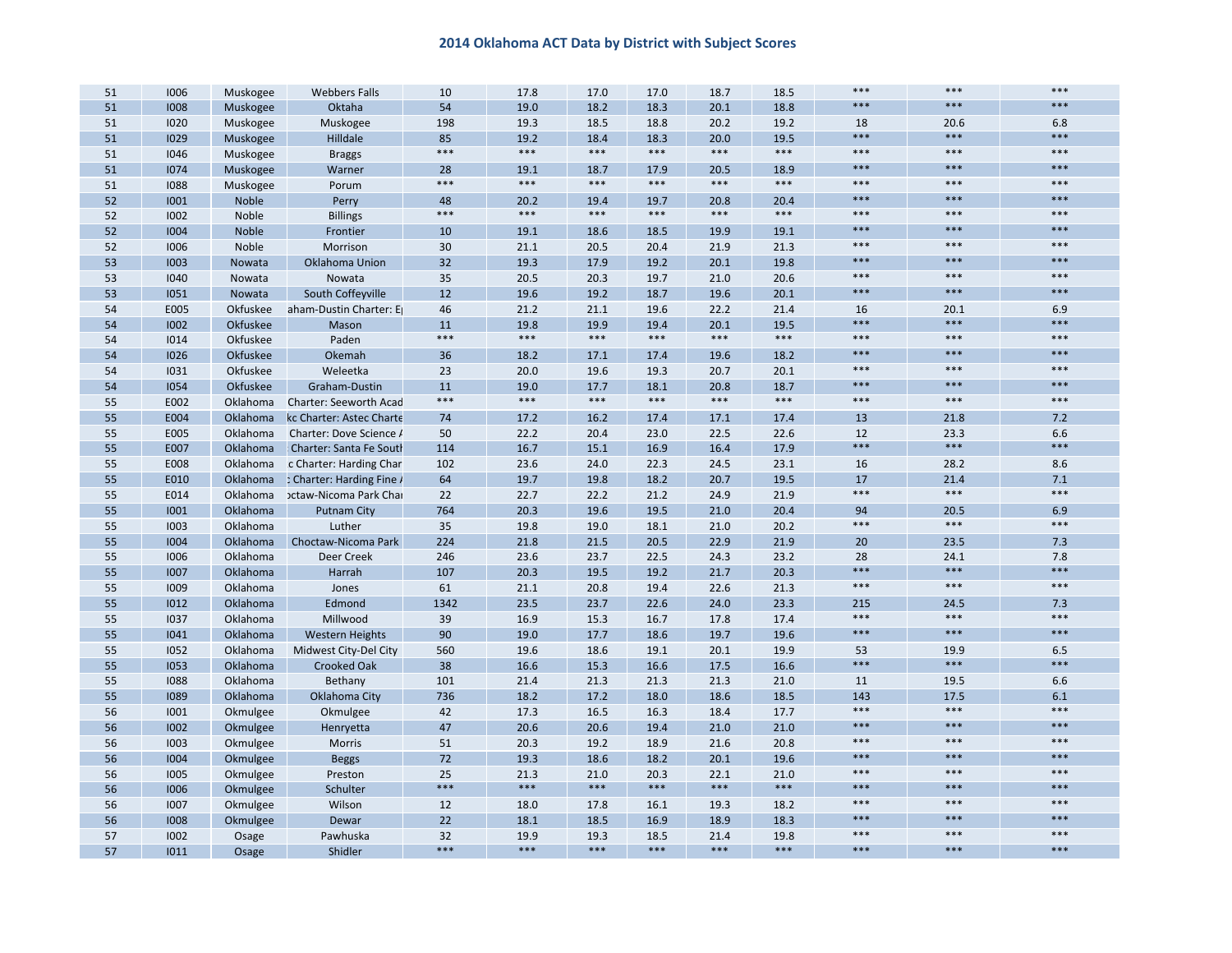| 57 | 1029 | Osage        | Barnsdall     | 22    | 20.0  | 18.7  | 19.2  | 21.5  | 20.1  | ***   | $***$ | $***$ |
|----|------|--------------|---------------|-------|-------|-------|-------|-------|-------|-------|-------|-------|
| 57 | 1030 | Osage        | Wynona        | $***$ | $***$ | $***$ | $***$ | $***$ | $***$ | $***$ | $***$ | $***$ |
| 57 | 1038 | Osage        | Hominy        | 26    | 18.8  | 17.3  | 19.3  | 18.7  | 19.4  | ***   | $***$ | $***$ |
| 57 | 1050 | Osage        | Prue          | 12    | 17.6  | 16.3  | 16.5  | 19.2  | 17.9  | ***   | $***$ | $***$ |
| 57 | 1090 | Osage        | Woodland      | 16    | 19.4  | 17.9  | 19.1  | 20.9  | 19.5  | $***$ | $***$ | $***$ |
| 58 | 1001 | Ottawa       | Wyandotte     | 36    | 18.7  | 17.7  | 18.2  | 18.9  | 19.4  | $***$ | $***$ | $***$ |
| 58 | 1014 | Ottawa       | Quapaw        | 23    | 19.6  | 17.9  | 18.1  | 21.3  | 20.4  | $***$ | $***$ | $***$ |
| 58 | 1018 | Ottawa       | Commerce      | 33    | 19.0  | 18.3  | 18.4  | 19.5  | 19.5  | ***   | $***$ | $***$ |
| 58 | 1023 | Ottawa       | Miami         | 101   | 21.8  | 22.4  | 19.9  | 22.5  | 21.8  | ***   | $***$ | $***$ |
| 58 | 1026 | Ottawa       | Afton         | 20    | 18.2  | 17.0  | 17.7  | 19.0  | 18.6  | ***   | $***$ | $***$ |
| 58 | 1031 | Ottawa       | Fairland      | 18    | 18.0  | 16.7  | 17.5  | 19.3  | 17.8  | $***$ | $***$ | $***$ |
| 59 | 1001 | Pawnee       | Pawnee        | 31    | 20.0  | 19.4  | 19.5  | 20.2  | 20.7  | ***   | $***$ | $***$ |
| 59 | 1006 | Pawnee       | Cleveland     | 47    | 19.6  | 19.9  | 17.9  | 20.4  | 19.4  | ***   | $***$ | $***$ |
| 60 | 1003 | Payne        | Ripley        | 19    | 20.9  | 19.8  | 20.1  | 21.6  | 21.5  | $***$ | $***$ | $***$ |
| 60 | 1016 | Payne        | Stillwater    | 263   | 23.4  | 23.3  | 22.7  | 23.9  | 23.0  | 52    | 25.8  | 7.9   |
| 60 | 1056 | Payne        | Perkins-Tryon | 63    | 20.0  | 18.6  | 19.8  | 20.7  | 20.1  | ***   | $***$ | $***$ |
| 60 | 1067 | Payne        | Cushing       | 52    | 21.2  | 20.6  | 19.9  | 22.2  | 21.5  | $***$ | $***$ | $***$ |
| 60 | 1101 | Payne        | Glencoe       | 20    | 20.8  | 20.8  | 18.7  | 22.7  | 20.0  | ***   | $***$ | $***$ |
| 60 | 1103 | Payne        | Yale          | 16    | 18.2  | 15.5  | 17.1  | 20.1  | 19.4  | ***   | $***$ | $***$ |
| 61 | 1001 | Pittsburg    | Hartshorne    | 20    | 20.0  | 20.9  | 17.3  | 21.9  | 19.2  | ***   | $***$ | $***$ |
| 61 | 1002 | Pittsburg    | Canadian      | 26    | 20.0  | 18.3  | 19.3  | 21.6  | 20.7  | ***   | $***$ | $***$ |
| 61 | 1011 | Pittsburg    | Haileyville   | 14    | 20.4  | 19.9  | 18.5  | 22.1  | 20.5  | ***   | $***$ | $***$ |
| 61 | 1014 | Pittsburg    | Kiowa         | 15    | 19.9  | 18.9  | 19.2  | 20.3  | 20.8  | $***$ | $***$ | $***$ |
| 61 | 1017 | Pittsburg    | Quinton       | 29    | 18.2  | 17.1  | 16.7  | 20.2  | 18.4  | ***   | $***$ | $***$ |
| 61 | 1025 | Pittsburg    | Indianola     | 13    | 19.2  | 18.7  | 17.4  | 20.7  | 18.8  | ***   | $***$ | $***$ |
| 61 | 1028 | Pittsburg    | Crowder       | 15    | 19.4  | 18.5  | 18.9  | 20.3  | 19.3  | ***   | $***$ | $***$ |
| 61 | 1030 | Pittsburg    | Savanna       | 24    | 19.3  | 18.8  | 18.0  | 20.3  | 19.5  | $***$ | $***$ | $***$ |
| 61 | 1063 | Pittsburg    | Pittsburg     | ***   | $***$ | $***$ | ***   | $***$ | ***   | ***   | $***$ | $***$ |
| 61 | 1080 | Pittsburg    | McAlester     | 138   | 20.0  | 19.4  | 19.3  | 20.7  | 19.9  | ***   | $***$ | $***$ |
| 62 | 1001 | Pontotoc     | Allen         | 14    | 19.3  | 17.4  | 19.4  | 19.8  | 20.1  | ***   | $***$ | $***$ |
| 62 | 1009 | Pontotoc     | Vanoss        | 25    | 19.6  | 18.2  | 19.7  | 19.7  | 20.4  | ***   | $***$ | $***$ |
| 62 | 1016 | Pontotoc     | <b>Byng</b>   | 102   | 19.2  | 18.5  | 18.8  | 19.8  | 19.3  | ***   | $***$ | $***$ |
| 62 | 1019 | Pontotoc     | Ada           | 112   | 20.0  | 19.9  | 19.1  | 20.9  | 19.7  | ***   | $***$ | $***$ |
| 62 | 1024 | Pontotoc     | Latta         | 39    | 21.3  | 20.6  | 20.7  | 22.7  | 20.6  | ***   | $***$ | $***$ |
| 62 | 1030 | Pontotoc     | Stonewall     | $***$ | $***$ | $***$ | $***$ | $***$ | $***$ | $***$ | $***$ | $***$ |
| 62 | 1037 | Pontotoc     | Roff          | 13    | 18.8  | 18.1  | 16.8  | 19.8  | 19.7  | ***   | $***$ | $***$ |
| 63 | 1001 | Pottawatomie | McLoud        | 65    | 20.7  | 19.7  | 19.9  | 21.6  | 21.0  | $***$ | $***$ | $***$ |
| 63 | 1002 | Pottawatomie | Dale          | 31    | 20.3  | 19.0  | 19.4  | 21.6  | 20.7  | ***   | $***$ | $***$ |
| 63 | 1003 | Pottawatomie | Bethel        | 56    | 20.9  | 20.5  | 20.5  | 21.0  | 20.9  | $***$ | $***$ | $***$ |
| 63 | 1004 | Pottawatomie | Macomb        | 16    | 18.4  | 18.1  | 17.4  | 19.3  | 18.4  | ***   | $***$ | $***$ |
| 63 | 1005 | Pottawatomie | Earlsboro     | $***$ | $***$ | $***$ | $***$ | $***$ | $***$ | ***   | $***$ | $***$ |
| 63 | 1092 | Pottawatomie | Tecumseh      | 82    | 20.4  | 19.8  | 19.1  | 21.4  | 20.7  | ***   | $***$ | $***$ |
| 63 | 1093 | Pottawatomie | Shawnee       | 175   | 20.8  | 20.3  | 19.9  | 21.4  | 21.0  | $***$ | $***$ | $***$ |
| 63 | 1112 | Pottawatomie | Asher         | 13    | 18.5  | 17.8  | 18.1  | 19.5  | 18.3  | ***   | $***$ | $***$ |
| 63 | 1115 | Pottawatomie | Wanette       | $***$ | $***$ | $***$ | $***$ | $***$ | $***$ | ***   | $***$ | $***$ |
| 63 | 1117 | Pottawatomie | Maud          | $***$ | $***$ | $***$ | $***$ | $***$ | ***   | ***   | $***$ | $***$ |
| 64 | 1001 | Pushmataha   | Rattan        | 14    | 20.1  | 19.6  | 19.4  | 21.6  | 19.9  | $***$ | $***$ | $***$ |
| 64 | 1010 | Pushmataha   | Clayton       | 17    | 18.4  | 17.5  | 17.5  | 19.7  | 18.5  | ***   | $***$ | $***$ |
| 64 | 1013 | Pushmataha   | Antlers       | 47    | 20.4  | 20.2  | 18.7  | 21.6  | 20.3  | $***$ | $***$ | $***$ |
| 64 | 1022 | Pushmataha   | <b>Moyers</b> | ***   | $***$ | $***$ | ***   | $***$ | ***   | ***   | $***$ | $***$ |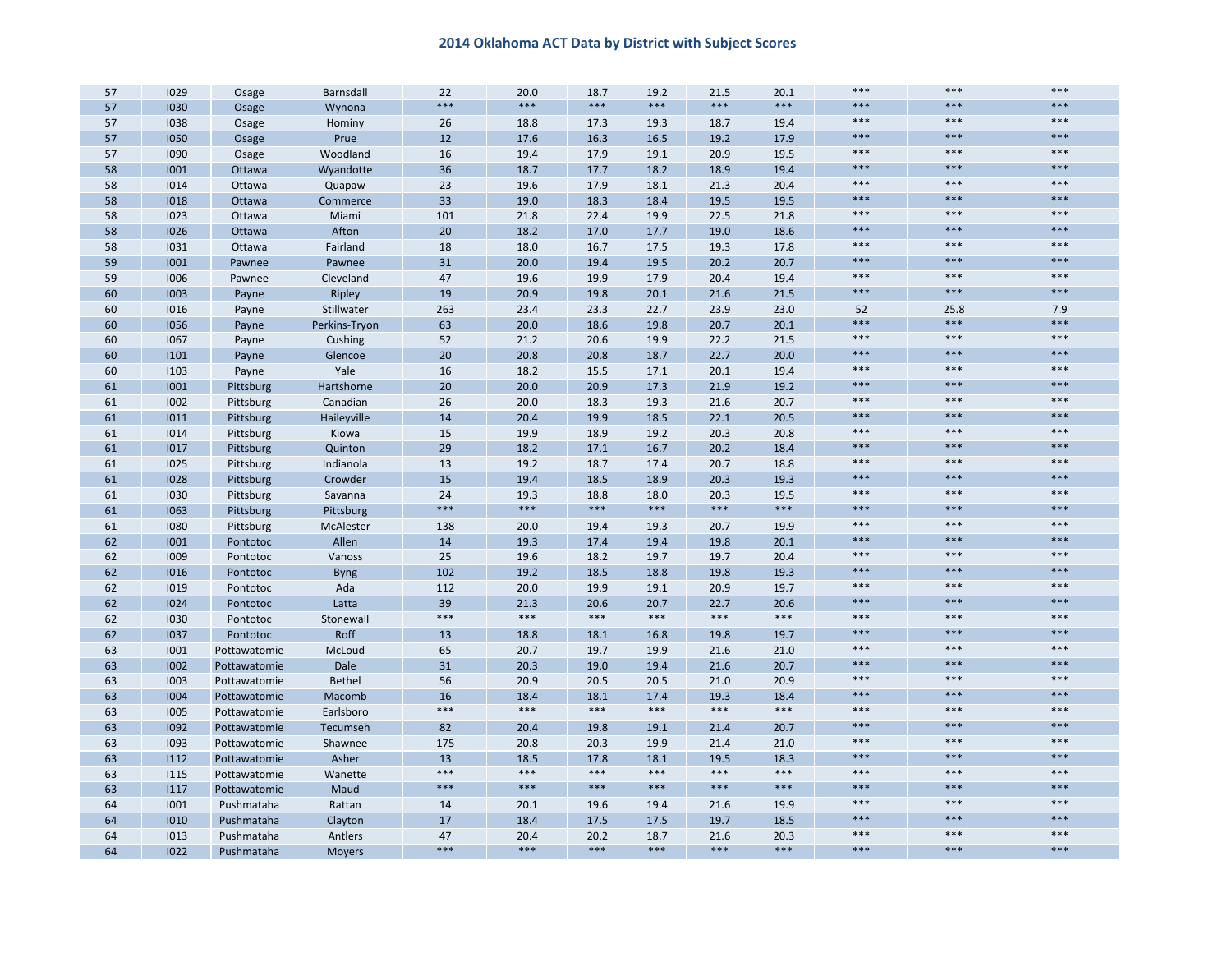| 65 | 1003 | <b>Roger Mills</b> | Leedey                    | 12    | 20.8  | 20.7  | 18.8  | 22.8  | 20.7  | $***$ | $***$ | $***$ |
|----|------|--------------------|---------------------------|-------|-------|-------|-------|-------|-------|-------|-------|-------|
| 65 | 1006 | <b>Roger Mills</b> | Reydon                    | ***   | $***$ | $***$ | $***$ | $***$ | ***   | $***$ | ***   | $***$ |
| 65 | 1007 | <b>Roger Mills</b> | Cheyenne                  | 13    | 20.9  | 21.6  | 20.3  | 20.2  | 21.0  | $***$ | $***$ | $***$ |
| 65 | i015 | <b>Roger Mills</b> | Sweetwater                | ***   | $***$ | $***$ | $***$ | $***$ | ***   | $***$ | ***   | $***$ |
| 65 | 1066 | <b>Roger Mills</b> | Hammon                    | $***$ | $***$ | $***$ | $***$ | $***$ | $***$ | $***$ | $***$ | $***$ |
| 66 | 1001 | Rogers             | Claremore                 | 184   | 21.2  | 21.2  | 19.8  | 21.8  | 21.4  | 18    | 20.8  | 6.8   |
| 66 | 1002 | Rogers             | Catoosa                   | 89    | 20.3  | 20.1  | 18.5  | 21.1  | 20.9  | $***$ | $***$ | $***$ |
| 66 | 1003 | Rogers             | Chelsea                   | 36    | 19.8  | 20.3  | 17.8  | 20.8  | 20.3  | $***$ | ***   | $***$ |
| 66 | 1004 | Rogers             | Oologah-Talala            | 120   | 20.3  | 19.3  | 19.7  | 20.9  | 20.8  | $***$ | $***$ | $***$ |
| 66 | 1005 | Rogers             | Inola                     | 67    | 20.0  | 19.5  | 18.7  | 21.3  | 19.9  | $***$ | ***   | $***$ |
| 66 | 1006 | Rogers             | Sequoyah                  | 67    | 21.1  | 20.5  | 20.2  | 21.8  | 21.5  | $***$ | $***$ | $***$ |
| 66 | 1007 | Rogers             | Foyil                     | 26    | 19.3  | 17.7  | 18.5  | 21.2  | 19.3  | $***$ | $***$ | $***$ |
| 66 | 1008 | Rogers             | Verdigris                 | 58    | 21.4  | 21.1  | 20.1  | 22.2  | 21.7  | $***$ | $***$ | $***$ |
| 67 | 1001 | Seminole           | Seminole                  | 57    | 19.9  | 19.4  | 19.2  | 20.8  | 20.0  | $***$ | ***   | $***$ |
| 67 | 1002 | Seminole           | Wewoka                    | 18    | 17.0  | 15.1  | 16.6  | 18.8  | 17.4  | $***$ | $***$ | $***$ |
| 67 | 1003 | Seminole           | <b>Bowlegs</b>            | ***   | $***$ | $***$ | $***$ | $***$ | ***   | $***$ | ***   | $***$ |
| 67 | 1004 | Seminole           | Konawa                    | 22    | 20.8  | 19.9  | 19.5  | 21.5  | 21.5  | $***$ | $***$ | $***$ |
| 67 | 1006 | Seminole           | New Lima                  | 18    | 19.7  | 18.3  | 19.1  | 20.4  | 20.6  | $***$ | ***   | $***$ |
| 67 | 1007 | Seminole           | Varnum                    | 10    | 20.1  | 19.3  | 18.8  | 21.2  | 20.8  | $***$ | $***$ | $***$ |
| 67 | 1010 | Seminole           | Sasakwa                   | ***   | $***$ | $***$ | $***$ | $***$ | ***   | $***$ | ***   | $***$ |
| 67 | 1014 | Seminole           | Strother                  | 14    | 20.1  | 19.4  | 18.1  | 21.6  | 20.7  | $***$ | $***$ | $***$ |
| 67 | 1015 | Seminole           | <b>Butner</b>             | ***   | $***$ | $***$ | $***$ | $***$ | ***   | $***$ | ***   | $***$ |
| 68 | 1001 | Sequoyah           | Sallisaw                  | 81    | 20.8  | 21.2  | 19.5  | 21.7  | 20.2  | 10    | 21.2  | 6.2   |
| 68 | 1002 | Sequoyah           | Vian                      | 30    | 19.9  | 19.5  | 18.0  | 21.0  | 20.6  | $***$ | ***   | $***$ |
| 68 | 1003 | Seguoyah           | Muldrow                   | 126   | 18.5  | 18.0  | 17.7  | 19.1  | 18.9  | $***$ | $***$ | $***$ |
| 68 | 1004 | Sequoyah           | Gans                      | 16    | 16.0  | 15.0  | 15.7  | 16.9  | 15.9  | $***$ | ***   | $***$ |
| 68 | 1005 | Seguoyah           | Roland                    | 46    | 17.8  | 17.6  | 17.2  | 18.2  | 18.1  | $***$ | $***$ | $***$ |
| 68 | 1006 | Sequoyah           | Gore                      | 19    | 17.9  | 15.9  | 17.9  | 18.0  | 19.3  | $***$ | ***   | $***$ |
| 68 | 1007 | Sequoyah           | Central                   | 29    | 20.1  | 20.0  | 18.9  | 20.8  | 19.9  | $***$ | $***$ | $***$ |
| 69 | 1001 | Stephens           | Duncan                    | 140   | 20.2  | 20.3  | 19.1  | 21.1  | 19.8  | 12    | 22.7  | 7.1   |
| 69 | 1002 | Stephens           | Comanche                  | 48    | 20.7  | 20.9  | 19.4  | 21.5  | 20.6  | $***$ | $***$ | $***$ |
| 69 | 1003 | Stephens           | Marlow                    | 59    | 20.1  | 19.9  | 18.8  | 21.2  | 20.2  | $***$ | ***   | $***$ |
| 69 | 1015 | Stephens           | Velma-Alma                | 17    | 20.2  | 20.4  | 18.1  | 21.2  | 20.1  | $***$ | $***$ | $***$ |
| 69 | 1021 | Stephens           | Empire                    | 20    | 20.0  | 19.0  | 18.3  | 22.0  | 19.8  | $***$ | ***   | $***$ |
| 69 | 1034 | Stephens           | <b>Central High</b>       | 24    | 18.5  | 17.3  | 17.8  | 18.8  | 19.5  | $***$ | $***$ | $***$ |
| 69 | 1042 | Stephens           | <b>Bray-Doyle</b>         | 12    | 18.7  | 18.8  | 16.6  | 20.8  | 18.3  | $***$ | ***   | $***$ |
| 70 | 1001 | Texas              | Yarbrough                 | ***   | $***$ | $***$ | $***$ | $***$ | $***$ | $***$ | $***$ | $***$ |
| 70 | 1008 | Texas              | Guymon                    | 93    | 18.6  | 17.5  | 18.2  | 19.2  | 18.9  | $***$ | ***   | $***$ |
| 70 | 1015 | Texas              | Hardesty                  | ***   | $***$ | $***$ | $***$ | $***$ | $***$ | $***$ | $***$ | $***$ |
| 70 | 1023 | <b>Texas</b>       | Hooker                    | 20    | 18.3  | 16.8  | 17.8  | 18.9  | 19.5  | $***$ | ***   | $***$ |
| 70 | 1053 | Texas              | Tyrone                    | 13    | 19.1  | 18.9  | 17.9  | 19.8  | 19.3  | $***$ | $***$ | $***$ |
| 70 | 1060 | <b>Texas</b>       | Goodwell                  | ***   | $***$ | $***$ | $***$ | $***$ | ***   | $***$ | ***   | $***$ |
| 70 | 1061 | Texas              | Texhoma                   | 23    | 18.1  | 16.3  | 18.5  | 18.7  | 18.5  | $***$ | ***   | $***$ |
| 71 | 1008 | Tillman            | Tipton                    | 14    | 17.6  | 17.4  | 16.6  | 18.9  | 16.6  | $***$ | ***   | $***$ |
| 71 | 1009 | Tillman            | Davidson                  | ***   | $***$ | $***$ | $***$ | $***$ | $***$ | $***$ | ***   | $***$ |
| 71 | 1158 | Tillman            | Frederick                 | 44    | 19.3  | 18.2  | 18.3  | 20.9  | 19.6  | $***$ | ***   | $***$ |
| 71 | 1249 | Tillman            | Grandfield                | $***$ | $***$ | $***$ | $***$ | $***$ | $***$ | $***$ | $***$ | $***$ |
| 72 | E004 | Tulsa              | ulsa Charter: Schl Arts/S | 56    | 21.9  | 23.1  | 19.9  | 23.1  | 21.4  | 10    | 20.8  | 5.8   |
| 72 | G003 | Tulsa              | iscovery Schools Of Tuls  | 23    | 19.6  | 20.2  | 17.3  | 21.4  | 18.9  | $***$ | $***$ | $***$ |
| 72 | 1001 | Tulsa              | Tulsa                     | 1037  | 19.4  | 18.5  | 18.8  | 20.2  | 19.6  | 269   | 19.9  | 7.2   |